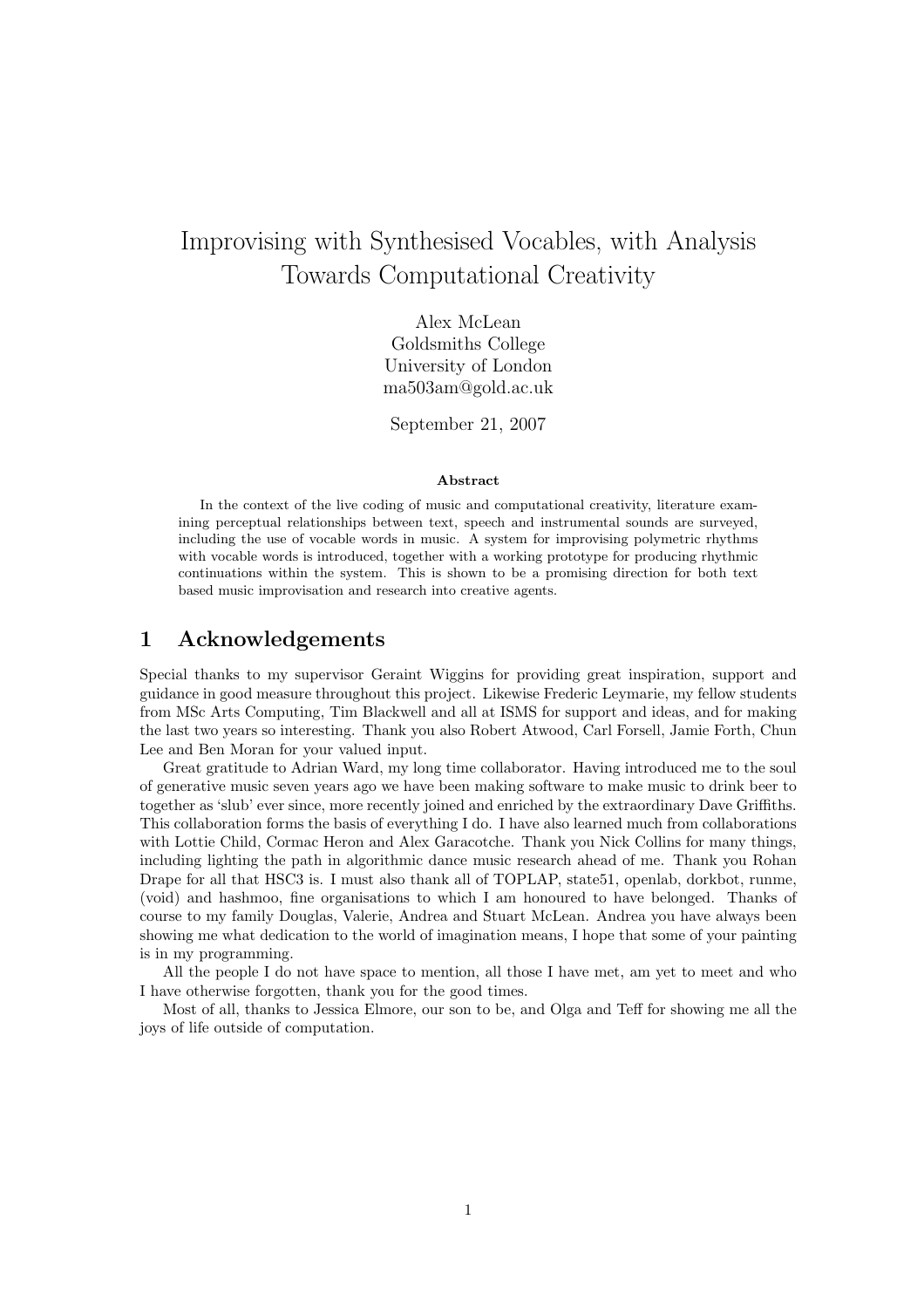# 2 Introduction

The investigation below touches on a number of fields. The starting point is in live coding, where humans use formal language as a creative medium. We then examine a formal model of improvisation in terms of a general model of computational creativity. This sets the main context for our thesis, which is set at a prospective meeting point between live coding and computational creativity, being formal musical language.

We note that it is common for humans to map from words to instrumental as well as vocal articulations in music. We examine motor theory of speech perception, which has us perceiving not speech sounds but the articulations that encoded them. This suggests that software could gain much from dealing with musical sounds not as complex auditory signal but as articulations. This reduction not only allows more efficient processing, but also models certain musical forms in a way close to human experience.

From here we see great motivation for a system for improvising with synthesised vocables, finding an immediate and expressive system of representation as a bridge between human and computational creativity. Thanks to the existence of tools and models such as Karplus-Strong physical modelling synthesis, Levenshtein edit distance and the synthesis and parsing libraries within the Haskell programming language, we have been able to follow this motivation through to working software.

Video examples of the software, and the Haskell source code of the system itself may be accessed at http://doc.gold.ac.uk/~ma503am/vocable/.

# 3 Survey: Text, Speech and Improvised Music

# 3.1 Live coding

Live coding is defined as the *modification of rules while they are followed*. Typically, live coding places a programmer on stage, writing software before an audience, generating music and/or video. The live coder makes incremental edits to the sourcecode of a running program, enacting each modification with a hotkey. This is made possible through the use of *dynamic programming* languages, those allowing new and modified instructions to be hot-swapped at run-time, without requiring restarts or the loss of state. The live coder projects their screen so that the audience may see the source code develop while experiencing the musical or visual output of the running program.

Live coding has shown a recent surge in popularity with some academic (Collins et al., 2003; Ward et al., 2004; Blackwell and Collins, 2005; Sorensen and Brown, 2007; Zmölnig and Eckel, 2007) and media attention (Andrews, 2006; Uehlecke, 2006). Several international meetings to discuss and perform livecoding have occurred, most notably Changing Grammars in Hamburg in 2004 and LOSS Livecode in Sheffield in 2007.

Live coding is often related to generative music, which Eno (1996) describes as "... planting seeds into your computer, and then using the computer to grow those seeds for you". In contrast, live coding has the human growing the seeds, using the computer as assistant. Here the metaphor with gardening really falls apart, but we can try to imagine live coding a plant by modifying its genetics while it grows. The art then would not be in the resulting plant but in its life of growth as closely controlled by the live coder.

There are several approaches to live coding, from the gradual building of a single function, to execution of individual blocks of source code in order to modify a synthesis graph, to the editing and reinterpretation of whole classes in order to change the behaviour of objects in memory. Through practice, live coders build a repertoire of algorithmic techniques to employ during a performance. By reflecting on their use of the Impromptu software, Sorensen and Brown (2007) provide an excellent overview of the kind of algorithms a live coder may employ, with reference to music theory. They detail their use of probabilistic, polynomial and periodic functions, set theory and recursion in both synthesis parameters and compositional structures.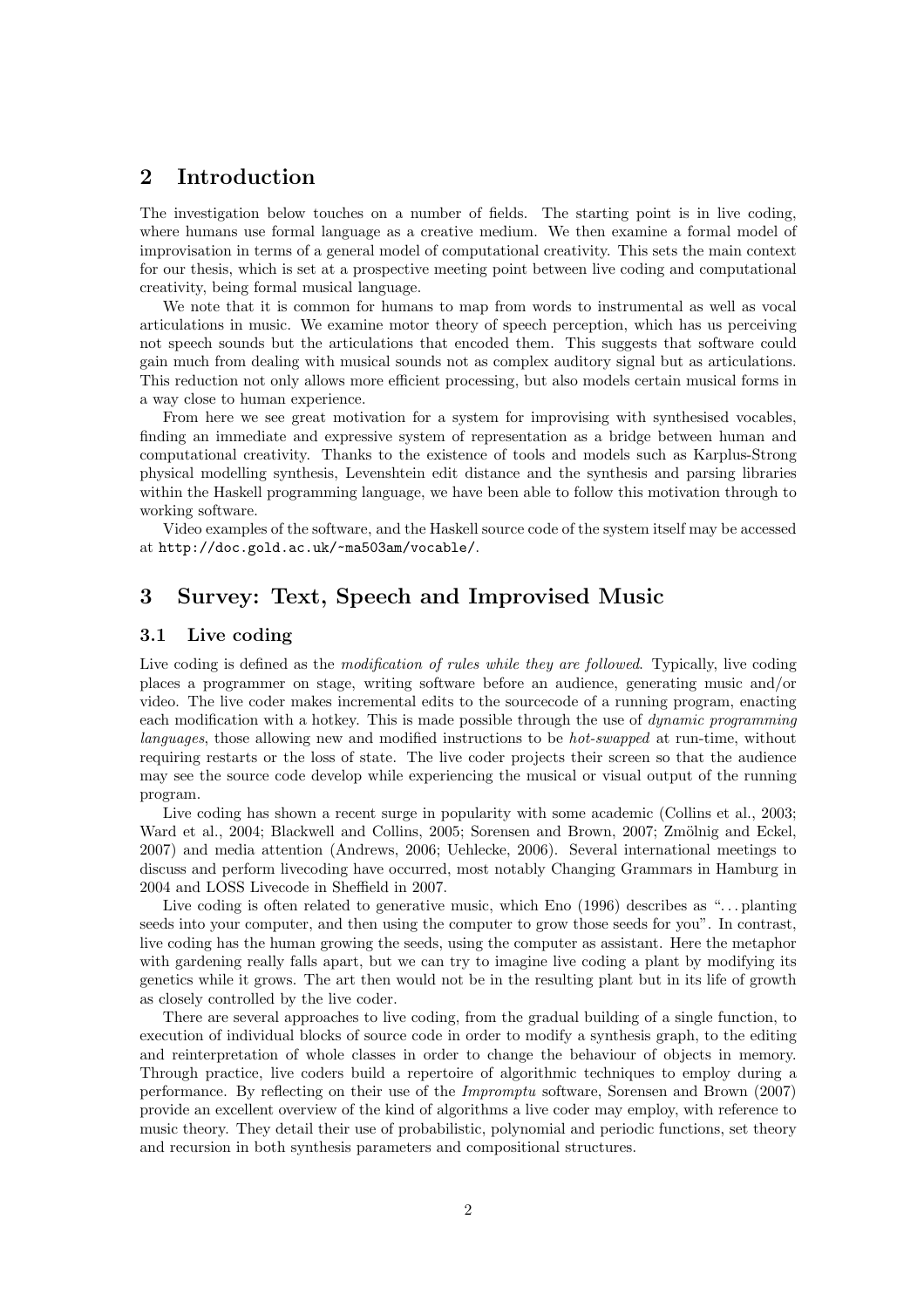```
$self->t({sample => 'gabbalouder/0',
            volume => % vol / 1000,
            speed \Rightarrow 1,
            delay \Rightarrow rand(0.03),
            delay2 \Rightarrow rand(0.03),
            loops \Rightarrow 1,
            shape \Rightarrow 0.99,
            cutoff => $cutoff,
            resonance => $res,
           }
         );
```
Figure 1: Perl code to play a distorted kick drum sample

Live coding may not necessarily involve the use of computers. For example, a leading neo-folk musician known as 'Adem' arranges musical improvisations that he calls 'Assembly', where tens of musicians improvise music together on acoustic instruments. The rules of the assembly are written on a blackboard while the performers play, each rule enacted by a hand signal. During such a performance at the Shunt venue in London on the 15th June 2007, a few musicians took turns adding and modifying rules, which at times took the form of a pictorial score and at others included alternation — "Long notes, then short notes + repeat" and a conditional — "stamp your feet if you feel like it".

#### 3.1.1 Live Coding as Improvisation

If we are live coding a piece of music before an audience, then we can say we are creating a musical work, or the final form of a musical work, while it is being performed. In fact, this is a definition of improvisation from the New Grove Dictionary (Nettl, 2001). From this we infer that live coding is improvising with code.

Nonetheless, there are barriers, both real and imagined, to fully accepting a live coder as an improviser. Leaving aside the imposing social norms and stereotypes that have developed around programming culture, one of the biggest problems faced by an improvising live coder is time. While in some sense it is true that live coders have full control over every sound they make, they may take minutes to describe one. In contrast a traditional instrumentalist may introduce a new sound in a single physical movement. Figure 1 illustrates the overhead in typing time alone. In effect, the live coder is building an instrument while trying to play it — no wonder their response times may at times be long. More detailed exploration of this problem with reference to human haptic rates is provided by Collins (2006).

What the live coder may lose in instant expression, they can attempt to gain through higher order expressivity. That is, the live coder works not only with individual sound events but with the musical structures they describe. Further, properties shared by a series of sound events may be abstracted into computer language constructs such as functions, operators or object classes. Constructing these abstractions is analogous to constructing an instrument, and a change in an abstraction affects all the sounds generated from them. These abstractions may be specified during practice and development sessions, in order to greatly improve response times during performance.

These techniques of abstraction are of course common throughout computer science. There is also much to learn from review in other fields. §3.5 examines how instrumental sounds may be represented in the field of music, exemplified by tabla and bagpipe notation.

### 3.2 Improvisation as a Creative System

Wiggins (2006a,b) provides a framework for describing and reasoning about creative systems, based strongly upon the work of Boden (1990) but with some important additional clarifications.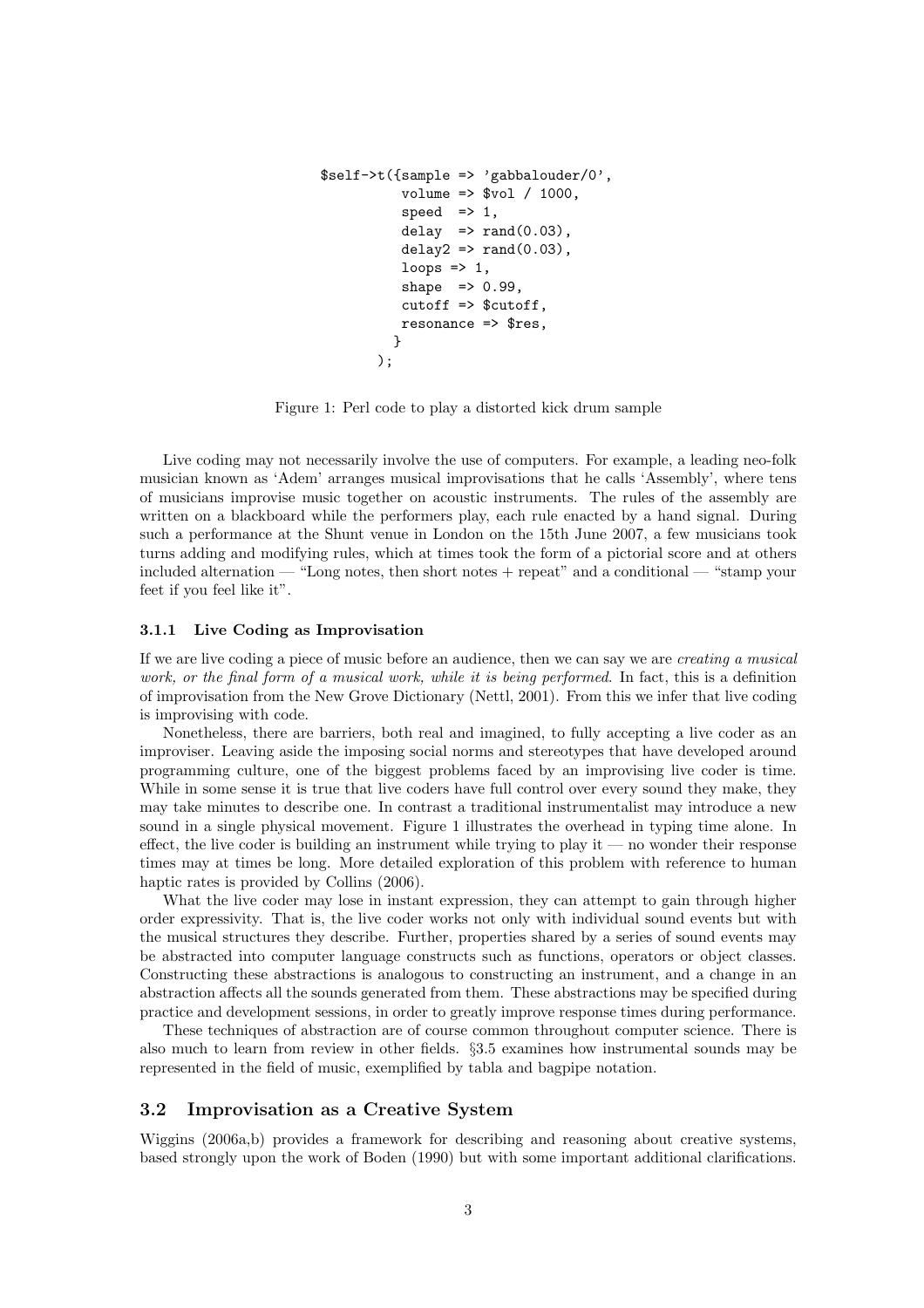The framework terms a creative system as "a collection of processes, natural or automatic, which are capable of achieving or simulating behaviour which in humans would be deemed creative." Here we term the framework the creative systems framework, abbreviated to CSF.

The CSF makes use of the following symbols and functions

#### c A concept

- U A universe of all possible concepts
- L A language in which rules may be expressed
- $R$  Rules defined within  $L$  defining validity of a concept
- $[R]$  A function interpreting R, resulting in a function indicating adherence of a concept to R
- C A conceptual space, defined by  $[[R]](U)$
- $T$  Rules defined within  $L$  to define a traversal strategy to locate concepts within  $U$
- $E$  Rules defined within  $L$  which evaluate the quality or desirability of a concept  $c$
- $\langle R,T,E \rangle$  A function interpreting the traversal strategy T, informed by R and E. It operates upon an ordered subset of  $U$  (of which it has random access) and results in another ordered subset of U.

It is worth distinguishing these terms further. First, between membership of a class of thing, and valued membership; for example we might recognise an artefact as conforming to all the syntactical rules of a limerick, but not be funny. Accordingly,  $R$  governs membership of concepts to the limerick class whereas  $E$  defines rules which assign value judgements of these concepts. In contrast, T does not describe anything about the artefact, only how a particular agent may find it.

#### 3.2.1 Creative behaviour

We may now use this notation to describe different forms of creative behaviour. Simplest is to recursively apply  $\langle R,T,E \rangle$  until a desired concept is found within C, perhaps starting with the empty concept ⊤. Given a C with valued (according to E) yet undiscovered concepts, the likelihood of success depends entirely on the ability of T to navigate the space.

However, applying  $\langle R,T,E \rangle$  may locate one or more concepts within U that do not conform to R and are therefore not members of C. Such a result is termed an aberration.

Concepts in an aberration which do not conform to  $R$  may still conform to  $E$  and hence be valued. If all such concepts are valued then we have perfect aberration and R should be transformed to extend the conceptual space so the new concepts are included. If no such concepts are valued then we have pointless aberration, and T should be transformed so that the concepts are avoided in the future. If some such concepts are valued and others not, then we have productive aberration and both R and T should be transformed.

#### 3.2.2 Improvisation

Following a broad review of research into music improvisation from viewpoints including physiology, neuropsychology, folklore, human intuition and artificial intelligence, Pressing (1987) provides a formal model of human improvisation. For the purposes of this dissertation, Pressing's model is termed the Improvisation Model, abbreviated to IM. While the IM is based on research into human improvisation, and indeed is introduced with the bold heading "How people improvise", Pressing puts the IM forward as useful in the design of improvising computer agents.

We cannot necessarily expect an easy, direct mapping between the symbols of the CSF and of the IM. However Pressing (1987) does discuss creative behaviour in the context of the IM, and indeed the CSF is in part designed to help us understand and discuss such models. Before we compare them, we must examine the IM itself.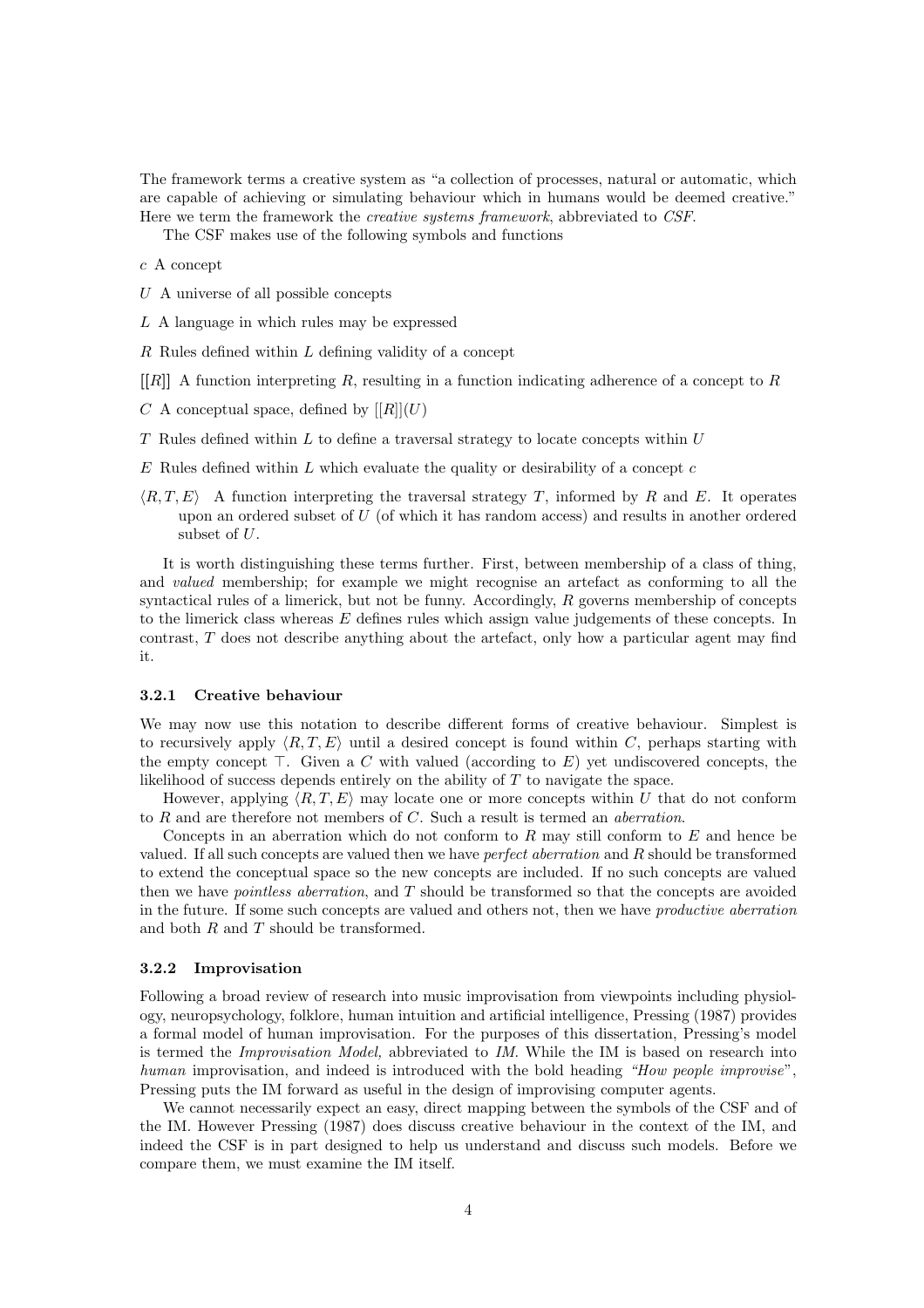#### 3.2.3 The improvisation model

The IM is described using the notation summarised below. Note the prime (') suffixes do not appear in the IM, and are only used here to distinguish from notation used in the CSF.

| $E^{\prime}$ | A cluster of sound events                                                                                     |
|--------------|---------------------------------------------------------------------------------------------------------------|
| K'           | A sequence of $E'$ event clusters, where event cluster onsets do not overlap with those<br>of a following one |
| Interrupt    | A trigger to curtail the current $K'$ sequence and begins a new one.                                          |
| I'           | An improvisation, partitioned by interrupts into a number of $K'$ sequences                                   |
| R'           | An optional referent, such as a score or stylistic norm                                                       |
| G'           | A set of current goals                                                                                        |
| M'           | Long term memory                                                                                              |
| O'           | An array of objects                                                                                           |
| F'           | An array of <i>features</i>                                                                                   |
| P'           | An array of <i>processes</i>                                                                                  |

Object, Feature and Process arrays A particular  $E'$  is constructed with reference to its own set of three arrays;  $O'$ ,  $F'$  and  $P'$ . Each array lists a number of factors according to its type, in particular

- $\bullet$  O' lists the objects, cognitive or perceptual entities such as chords, notes or rests
- For each entry in  $O'$ ,  $F'$  lists the available feature parameters, describing shared properties of an object, such as pitch or modulation
- $\bullet$  P' lists the processes which govern how an object or feature changes over time, such as "use trichords", "follow contour" or "randomly select notes from scale"

Each factor in each array is explicitly given a cognitive strength, weighting the factor according to the importance or level of attention given to it by the improviser. This strength governs the amount of influence each factor has over the result, so that a factor with no influence carries a cognitive strength of 0, and one with high influence a strength towards 1.

A particular configuration of the  $O'$ ,  $F'$  and  $P'$  arrays maps to a particular  $E'$  cluster of events. We can therefore reduce the problem of improvisation from generating individual events to generating strengths within array configurations. This reduction is key to the power of the IM, where decision making is based upon event clusters and not individual events.

So cognitive strengths of array elements are modified to develop an improvisation, but where do those elements come from in the first place? Pressing (1987) suggests a model based on ecology where elements of  $O'$  are inferred by invariance in sensory input over time and musical space,  $F'$  by similarity or contrast in sensory input, and  $P'$  by change in an object or along a feature dimension with time. This is long-term learning, where few changes if any are made during a given performance, but Pressing suggests that novel behaviour results. This latter claim is made in the context of references to metaphor, so we assume that novel behaviour results from combining concepts learned from different sources. In any case we should note that learning may be helpful to creative systems, but is not in itself a form of creative behaviour.

Pressing goes on to describe a form of what Boden later termed *combinational creativity*, giving an example where two parameters in different dimensions namely soft and fast combined to produce novel soft-fast behaviour.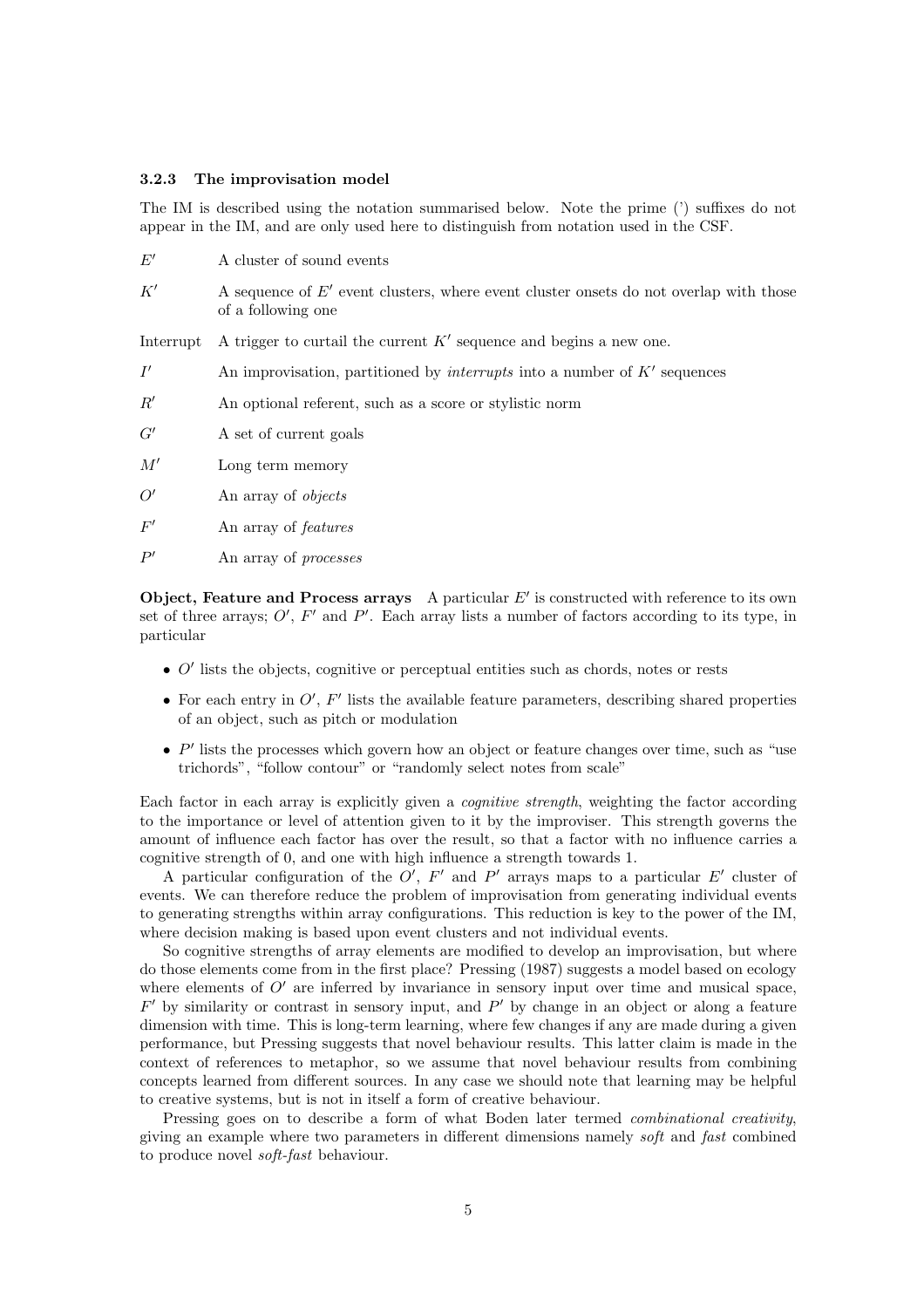Continuation and interrupts A continuation is the generation of new  $O'$ ,  $F'$  and  $P'$  arrays in order to generate the next event cluster. The IM describes two types of continuation, associative and interruptive. Associative continuation proceeds with arrays either similar to or straightforwardly contrasting that of the previous  $E'$ , while interruptive continuation involves resetting of many factors within one or more of the arrays. Pressing (1987) refers to an interruptive continuation simply as an *interrupt*. Each interrupt creates a partition, ending one  $K'$  and beginning a new one. With either method, the result is a new set of arrays determining the construction of a new  $E'$ .

Interrupts are triggered with reference to a tolerance for repetition compared to the period of time since the previous interrupt and the nature of the current  $K'$ . The size of  $K'$  is considered along with the strong  $O'$ ,  $F'$  and  $P'$  components shared by its member event clusters.

Pressing (1987) provides examples for continuations both within the context of a melodic piece and a rhythmic piece. Each example is characterised by the arrays acted upon and the associative or otherwise interruptive nature of those acts. For example "notes  $E$ ,  $A$ ,  $D$ ; rhythmic displacement" describes an associative continuation operating on  $O'$  and  $P'$  while "toss lead shot in air and catch it" describes an interruptive continuation operating on  $F'$  and  $P'$ .

#### 3.2.4 The improvisation model as a creative system

Now we consider how we may view the IM as a creative system, and what insights may we gain in the process. We present how the notation of the CSF might be applied to the IM before visiting and explaining each notated aspect in turn.

- U The universe of possible improvisations, including incomplete improvisations. Nonspecific so that a concept within a music improvisation may be related to one within another field, for example a dance
- c An improvisation, as a timed sequence of of cognitive strengths within the object, feature and process arrays of an instance of the IM
- L Language rules for describing and defining cognitive strengths of objects, features and processes arranged into arrays
- C The musical action space, being the set of possible improvisations conforming to the referent
- R A referent  $R'$  giving a theme, motive, mood and/or score to which the improvisation should relate. May also include a set of stylistic norms, either implicitly or explicitly
- T A method for generating continuations, which modify or reset cognitive strengths
- $E$  Rules regarding the suitability or value of a given improvisation

 $c$  - The improvisation within on-line operation A major consideration is that the IM requires on-line operation, being as Pressing (1984) puts it a "problem solving activity that does not allow editing." The CSF allows for partial concepts, and so we may consider each traversal operation as a continuation; generating a new partial concept that includes what has gone before.

L - Language rules The language structure of the IM is that of the Object, Feature and Process arrays, containing factors governing event generation each with a number denoting its cognitive strength. Object and Feature arrays consist of straightforward labels but process arrays contains functions such as "Randomly select notes from scale", "follow contour" and "use contours". A formal method for defining such functions is not provided.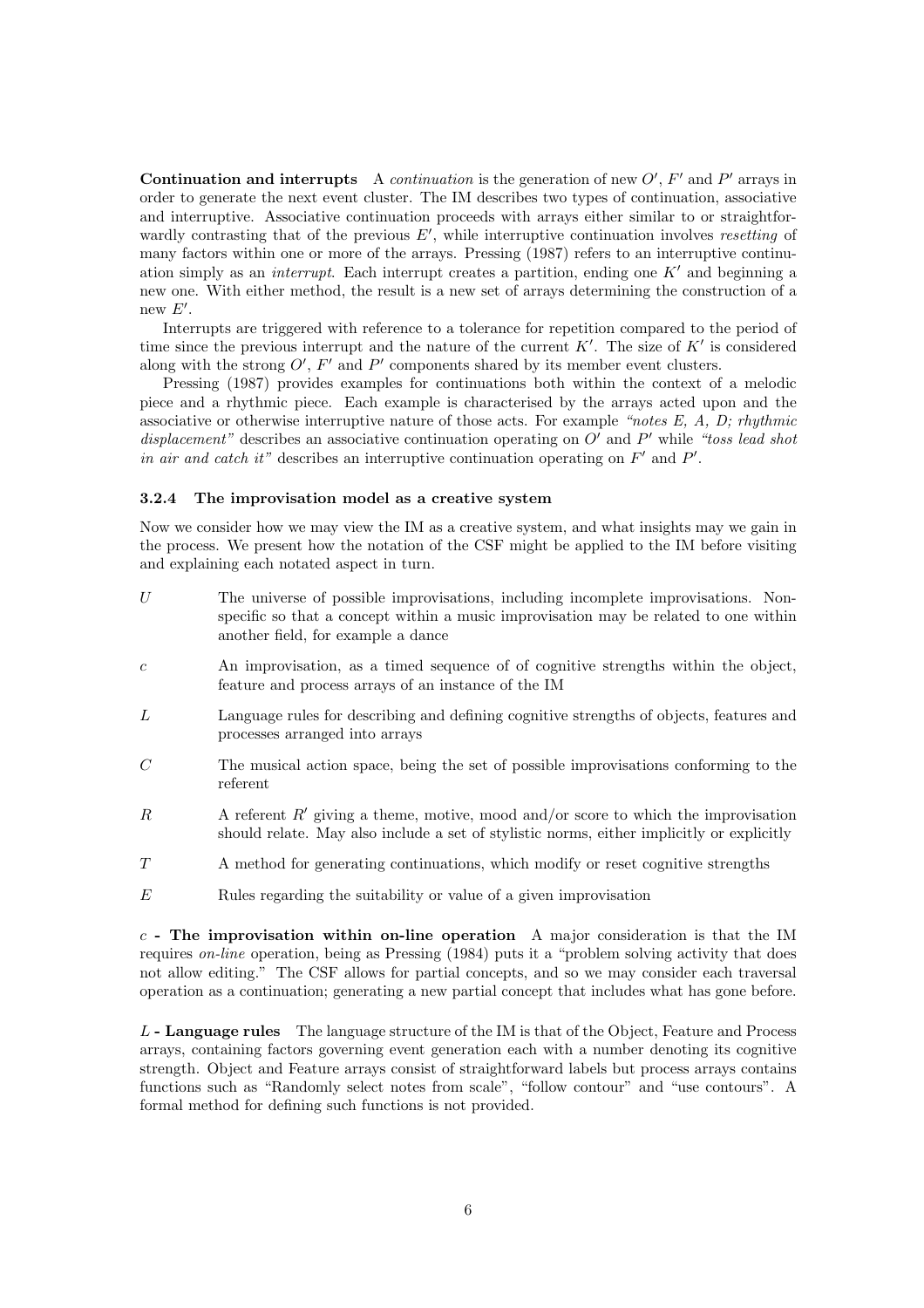$C$  - Musical action space as a conceptual space We may strongly relate the conceptual space C with Pressing's portrayal of a *musical action space* (Pressing, 1987), where a particular point  $E'$  is shown as a certain configuration of the arrays. A sequence  $K'$  inherits a point in the action space from its component  $E'$  event clusters, being the point they share or deviate from.

Two different K' clusters occupying similar positions are therefore deemed to share a theme. An improvisation with the structure ABA'C is shown to revisit the neighbourhood of the first section in the third section before proceeding to the fourth.

 $R$  - A referent defining a musical action space Defining the musical action space initially seems troublesome. There appear to be many influences over it including long term goals and the stylistic norms that are employed. However here we focus upon what Pressing (1984) terms the referent, characterised as structures such as a theme, motive and/or score, in other words a set of pre-conditions. We extend Pressing's definition to include stylistic norms, because such scores or motives are often cast within the context of a particular style even if that style is not explicitly included.

It is important to note that if a referent contains a time dimension, such as a score with a time axis, then so will the resulting conceptual space. That is, as well as all the other constraints defined by  $R$ , certain concepts will only be permissible during certain time periods within the improvisation. It would then be up to the traversal strategy to examine the slice of the conceptual space along its time axis relevant to the current position in the improvisation.

T - Continuations as traversal strategies The continuation of the IM is strongly related to the traversal strategy within the CSF. However the IM describes a number of possible strategies for continuation whereas the CSF requires a single traversal strategy. If a traversal strategy is a function, and each continuation can be likewise formalised as a function, then we need a way of uniting these continuation functions into a single traversal function.

This is the problem Pressing (1987) alludes to as residual decision-making. He characterises a number of explanations for how humans make such decisions, namely models based on intuition, free will, physicalist interaction with the environment and randomness. Indeed, this brief review of explanations for decision making is reminiscent of Boden (1990)'s review of explanations for creativity. However, we are not concerned directly with human creativity but with a model for modelling human-like creative behaviour. We can be content then with a formal model where a continuation is chosen for example in an IF-THEN-ELSE manner.

The IM places great emphasis on the influence of motor control over an improvisation. It posits that the improviser generates some ideal sequence of events which they can only realise to the limits of their training which is never perfect. Their imagined sequence is therefore tempered by what is realised, as observed by their sensory apparatus, before being fed back into the generation of the next sequence. Pressing (1999) later presents a model for such referent based human behaviour in detail and with supporting experimental evidence as Referential Behavior Theory.

We can view such motor control errors as analogous to the aberration classes from the CSF, as follows. Perfect error - a guitar player following a line to a 'wrong note' which does not fit the stylistic norms but somehow sounds good within the context, taking the theme somewhere else without requiring some part of it to be dropped. Productive error - for example where that note has an interesting effect, but clashes with some other aspect of the theme which should be discarded. Pointless error - the note sounds bad and leads nowhere.

We could model such behaviour by careful inclusion of a pseudo random number generator in our traversal strategy. Careful because such physical errors occur within certain constraints, for instance if we pluck a string by mistake, it would likely be one adjacent to that intended. Another approach would be to use electric motors with sensory feedback in an improvising system, where the inaccuracy of the motors and environmental interference would colour the output of the improvisation.

 $E$  - Feedback evaluator Pressing (1984, p353) describes an *evaluation processor* as the primary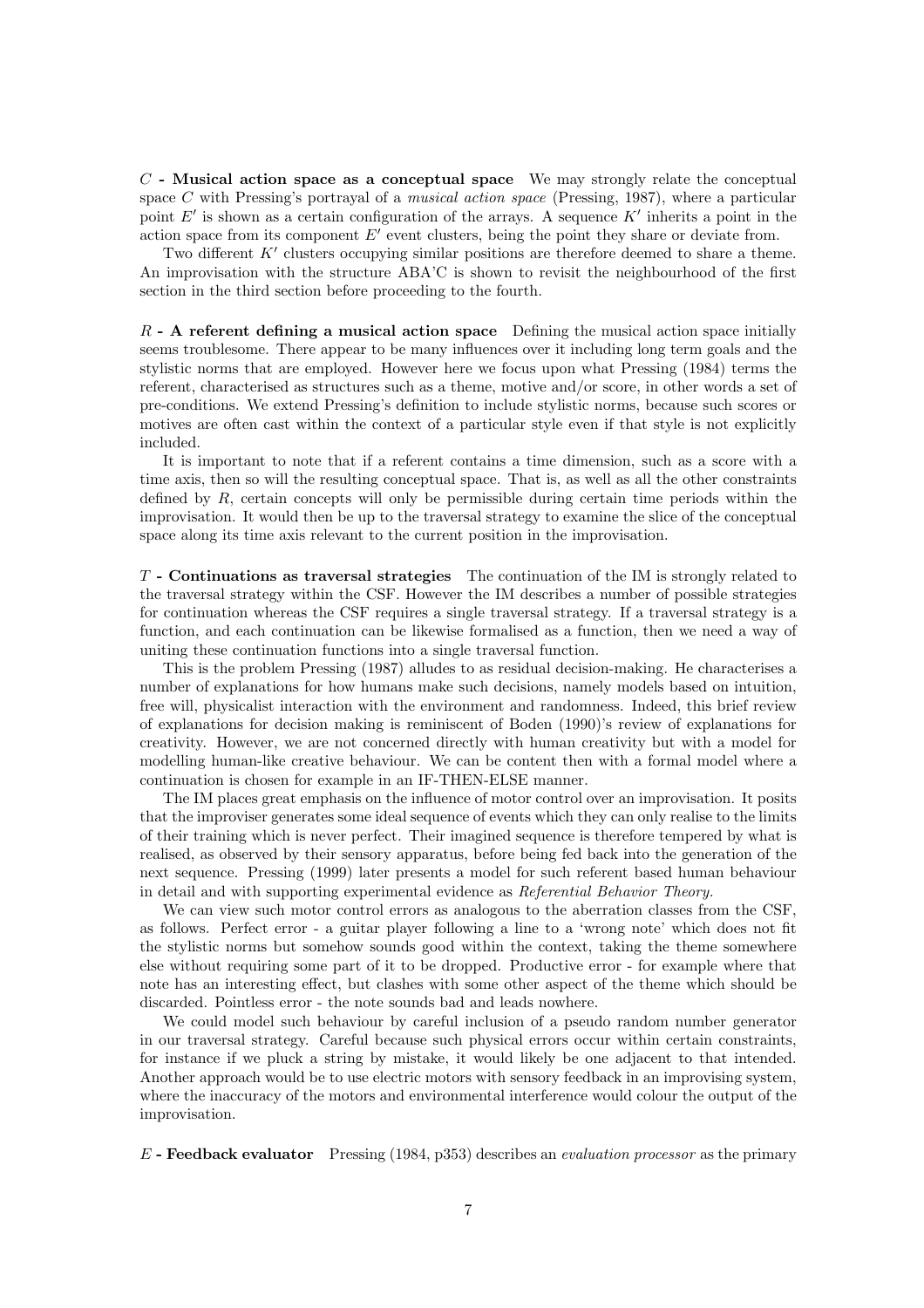source of feedback, judging output in the context of "goals, previous training, what has gone before, and the sounds produced by other musicians." A direct analogy can be drawn with the  $E$  rules of the CSF, which operates on a concept to produce a number reflecting its suitability.

It is not clear however whether such evaluation is only operated on actioned events, or whether some auditioning is allowed. That is, whether events can be evaluated and discarded without being put into action. It would seem possible that several concepts may be considered at each point, and the most suitable chosen. This is suggested by Pressing, and is certainly possible within the CSF, which allows several concepts from an agenda to be considered at once.

#### 3.2.5 Discussion

The above analysis highlights a number of areas for consideration while translating the IM to a working computer model. Firstly, one of language; how can we formally describe the Objects, Features and Processes?

Another key question is that of how traversal strategies are formed. We have understood what a continuation may look like, but not clearly how one may be chosen over another.

Whereas Pressing may be correct in asserting that new array entries are rarely formed during an improvisation, we nevertheless need to understand how this occurs when it does, as such modifications are key to creative behaviour, amounting to transformation of the traversal strategy T. A fuller application of the CSF would also include transformations to the rules R, perhaps to model how a score for a new improvisation may be derived from an old one. It may also consider how E should be transformed so that the system can modify what it considers good and bad with experience.

Broadly speaking, we have shown that the IM may be described within the CSF. Realising this has helped clarify the IM and highlight some areas for development. In transferring the IM to the notation of the CSF we may consider music improvisation in a clearer manner and have a common language in which to compare it with other models.

# 3.3 Perception and Production of Speech

Speech production can be modelled as sound *excitation* plus sound *filtration*. The excitation comes from vocal folds being drawn together with a force to cause oscillation between open and closed by continuous breath pressure from the lungs, the frequency at which depends on muscle controlling the tightness of the folds. The filtration comprises of several articulators including the tongue, lips, jaw, velum and larynx, producing sounds in such categories as closed fricative sounds and open vowel sounds (Cook, 1999a). Their combined positions provide an enormous range of sounds which may then be combined as *articulations* producing further compound sounds such as dipthongs. Some portion of the possible range of sounds are utilised in a particular human language, with variations as dialect.

The motor theory of speech perception (Liberman and Mattingly, 1985) posits that the production and perception of speech are inextricably linked, to the extent that we perceive speech not as an auditory signal but as a sequence of articulatory gestures. Indeed experiments have shown human subjects unable to learn a new set of phonemes constructed from non-vocal sounds (Cook, 1999b), suggesting that in order to decode a complex vocal message it must first be simplified as a sequence of gestures related to our own vocal apparatus.

Auditory illusions support motor theory, for example the McGurk effect, where lip-reading the word 'ga' while simultaneously hearing the word 'ba' commonly produces the perception 'da' (Cook, 1999b; Banks, 2004). This illusion is made all the more uncanny when the human test subject finds that opening and closing their eyes changes the sound that they perceive as hearing. That we perceive a sound half way between the two sounds suggests an internal physical model decoding the speech signal.

Liberman and Mattingly (1985) describe motor theory in terms of a neurological 'module' responsible for both speech perception and production, set in competition with more general auditory perception. If true this has serious repercussions to musicians interested in using speech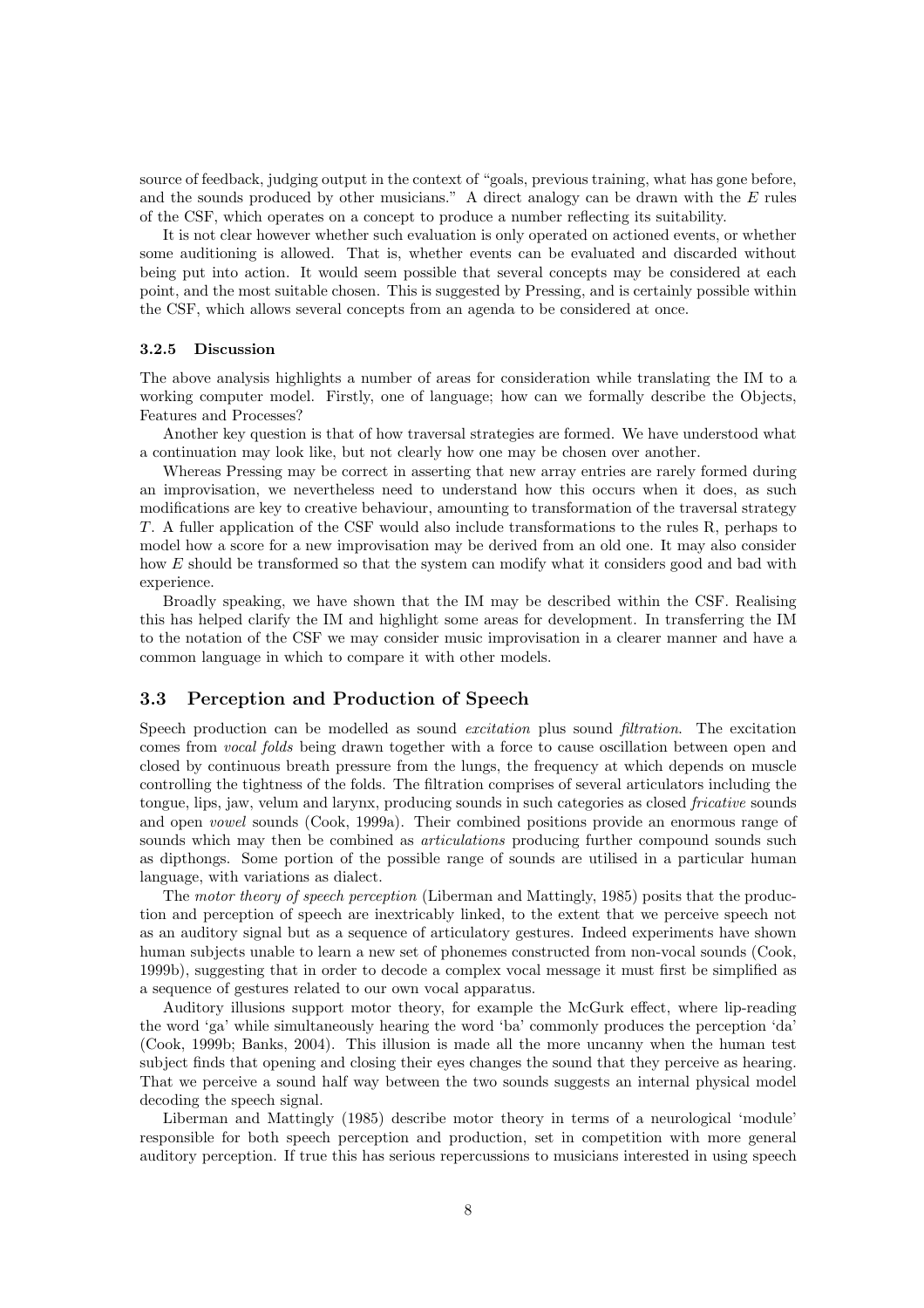and speech-like sounds in their work. As noted by Jones (1987), where humans attend to the verbal information carried by speech, we are to some extent deaf to the complex sounds that carry it. We can contrast then phonetic perception with nonphonetic perception, the difference between perceiving the form or the content of a message encoded as speech.

# 3.4 Articulatory speech synthesis

Articulatory speech synthesis involves construction of a physical model of the vocal tract, and methods for controlling the voice (excitation) and articulators (filtration) within the model. The sheer complexity of the vocal tract has hindered its understanding and modelling and so much research has instead focussed on concatenative synthesis, based upon audio sampling of diphones from particular human voices. We can say then that articulatory synthesis models the human vocal tract whereas concatenative synthesis samples it. However speech production is characterised not only by a physical model but also its control processes. Much can be done to control such prosodic parameters as intonation, rhythm and stress in concatenative synthesis, but to have full continuous control a physical model is required. Similarly, voice character parameters such as gender and age can be adjusted continuously as physical parameters, but in concatenative synthesis require a new set of diphones recorded for every new age and gender combination.

### 3.5 Non lexical vocables

A non-lexical vocable is a written, spoken or sung word that has musical but not wider semantic meaning. In this thesis the term is shortened simply to "vocable".

The use of vocables is a global phenomenon, for example occurring in Chassidic Jewish tunes, Japanese Kakegoe, Indian Bols, Northern American Scat singing and Gaelic Diddling (Chambers, 1980). Vocables have found broad uses such as; pedagogy, mnemonic aid, performance, dancing, musical experimentation and notation.

Chambers (1980) classifies vocables within two categories. The first distinction is between improvisatory and jelled vocables. An improvisatory vocable is one created by an individual performer, albeit from an inventory of accepted sounds. A jelled vocable is one prescribed by convention or transcription. There is of course a grey area between these absolutes, where prescribed vocables may be improvised with to a degree.

The second distinction is between imitative and associative vocables. An imitative vocable is one intrinsically similar to the instrumental sound it represents. By contrast an associative vocable is assigned to an instrumental sound or gesture without sharing significant structural or aural features. In practice this distinction is difficult to make, as Chambers (1980)[p.13] reports: "Occasionally a piper will say that a vocable is imitative (indigenous evaluation) when analysis seems to indicate that it is actually associative (analytic evaluation) because he has connected the vocable with the specific musical detail for so long that he can no longer divorce the two in his mind." This also occurs in onomatopoeia, for example an Englishman may hear a hen say "Cluck", while his German neighbour will likely perceive the same sound as "Tock tock" (de Rijke et al., 2003). This again points toward the strong relation between words and perception seen in §3.3.

### 3.5.1 Gaelic vocables and Canntaireachd

Canntaireachd is a system of vocables used in bagpipe music, as opposed to Diddling which is the more general use of "nonsense words" in Gaelic song.

As transcribed in forms such as in Figure 2, Canntaireachd represents only certain aspects of music, in particular the structure of a piece and the phrasing within it; the emphasis, stresses and rhythmic patterns. We should not then underestimate the importance of the oral tradition in Canntaireachd, as Chambers (1980, p.68), warns "As written notation Canntaireachd can convey a skeleton of the melody and ornamentation of the Pibroch, but without a tutor to flesh out the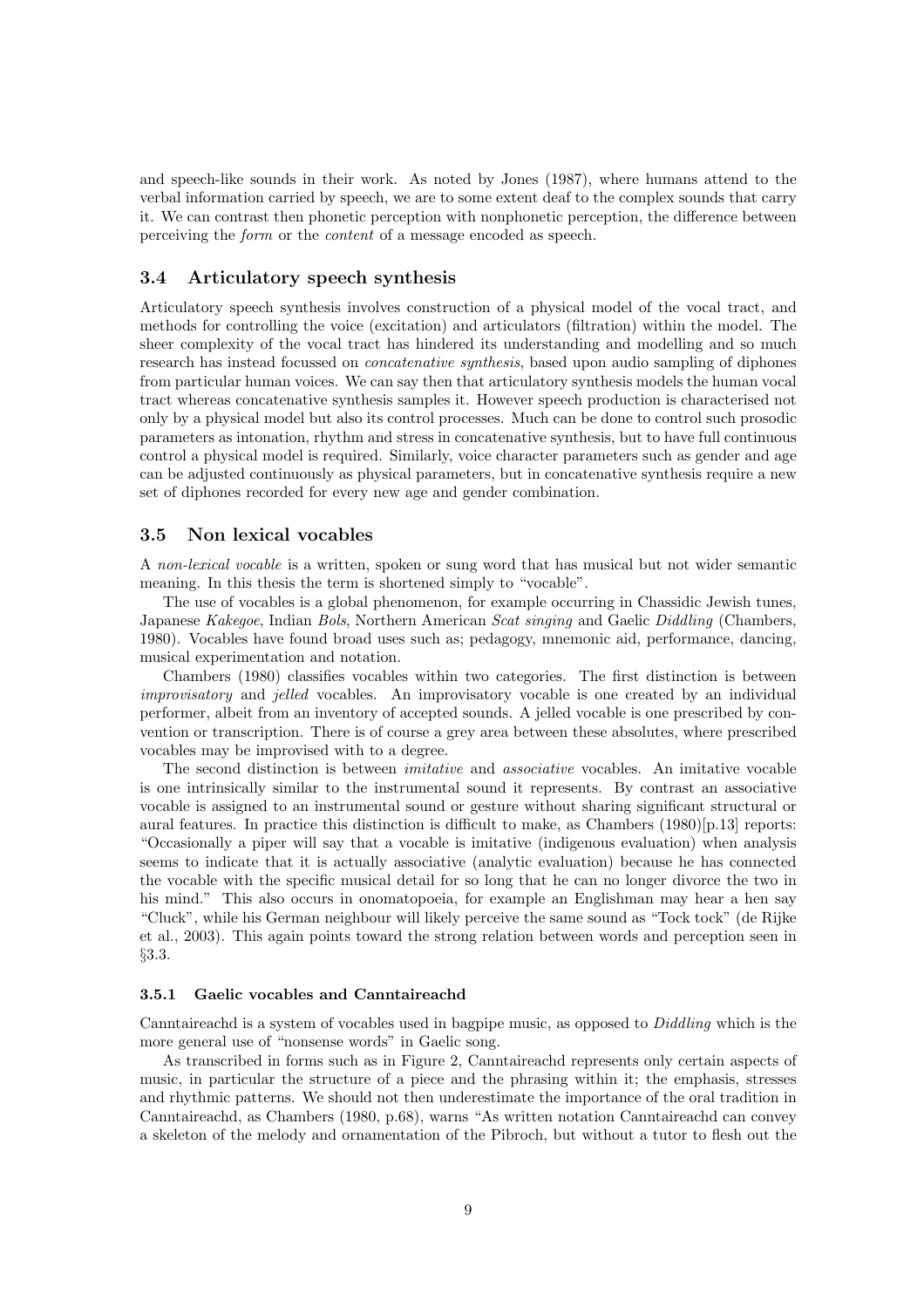Hinen hoen himen hioen, hinen hoen heen cheen, hinen hoen himen hioen, hinen cheen hoen hinen, (repeat) Hinen heen cheen cheen, hinen hioen hioen hioen, hinen heen cheen cheen, hinen cheen hoen hinen, Hinen heen cheen cheen, hinen hioen hioen hioen, hinen hoen himen hioen, hinen cheen hoen hinen.

Figure 2: Excerpt of Var. 1 of "The Cave of Gold" in Nether Lorn Canntaireachd

musical bones, with a traditional interpretation, the written Canntaireachd is to a large extent useless".

Through extensive analysis, Chambers (1980, 117-121) identifies a syllabic structure for Canntaireachd vocables, found to be quite distinct from diddling. Six syllabic formulae were found in Canntaireachd; V, CV, CVV, VC, CVC and CCVC, where C represents a consonant syllable and V a vowel syllable. The latter form, featuring a pair of consonants, is rare. Indeed, clusters of consonants in vocables throughout Scottish traditional music are rare. The vowel syllables tend to relate to pitch, and consonant syllables to gesture. Chambers (1980) further identifies extensive formal grammar rules describing which pairs of sounds may follow together.

### 3.5.2 Bol Syllables in Indian Tabla

In Indian drum and dance music, vocables are known as *Bol* syllables, which are assigned to strokes and steps. Like Canntaireachd, Bols are an historic oral tradition, but in recent times systems of notation have been developed. In this section we focus on Bol syllables in the context of the tabla drum.

Lacking a pre-existing notation system with a level of detail suitable for his study of tabla playing, Kippen (1988) proposes a notation system using phonetically written syllables and a minimal set of symbols. The notation system achieves simplicity by not encoding every aspect of dynamics and timbre, instead focussing on groups of sounds. Nonetheless the phonetic basis of the system avoids ambiguity present in other systems such as those based on staff notation (Kippen, 1988, p.xvi). A brief summary of features of the notation system follows.

Each bol syllable is associated with both an articulation and its associated sound. For example te relates to a non-resonating stroke with the 1st finger on the centre of the dahina right hand tabla drum.

Two or more bols may be grouped together into one part. For example  $dh\bar{a}ti$  where  $dh\bar{a}$  and ti are played in quick succession over a single beat.

A pause is indicated by a dash:

dhā - na

Bols that are by convention played but not spoken are enclosed by square brackets:

 $dh\bar{a}$ [ge] - dhī nā

Bols that are optional are enclosed in parenthesis, providing an alternative piece:

dhā(gena) dhāgedhin

Sections that are to be repeated three times, known as  $tih\bar{a}'\bar{s}$ , are surrounded by vertical bars:  $|$  kra dhā tī ghin - ta dhā  $|$ 

Further mnemonic symbols are described which may be placed above or below a bol to further modify how a stroke should be played.

# 3.5.3 The Bol Processor

Bernard Bel, through close work with John Kippen has developed computer software for the transcription and analysis of tabla rhythm named the Bol Processor. Seeing the expressive power of textual representation of instrumental sounds, he developed further versions for the generation of music. While version two of this system retains clear influence from tabla, particularly in its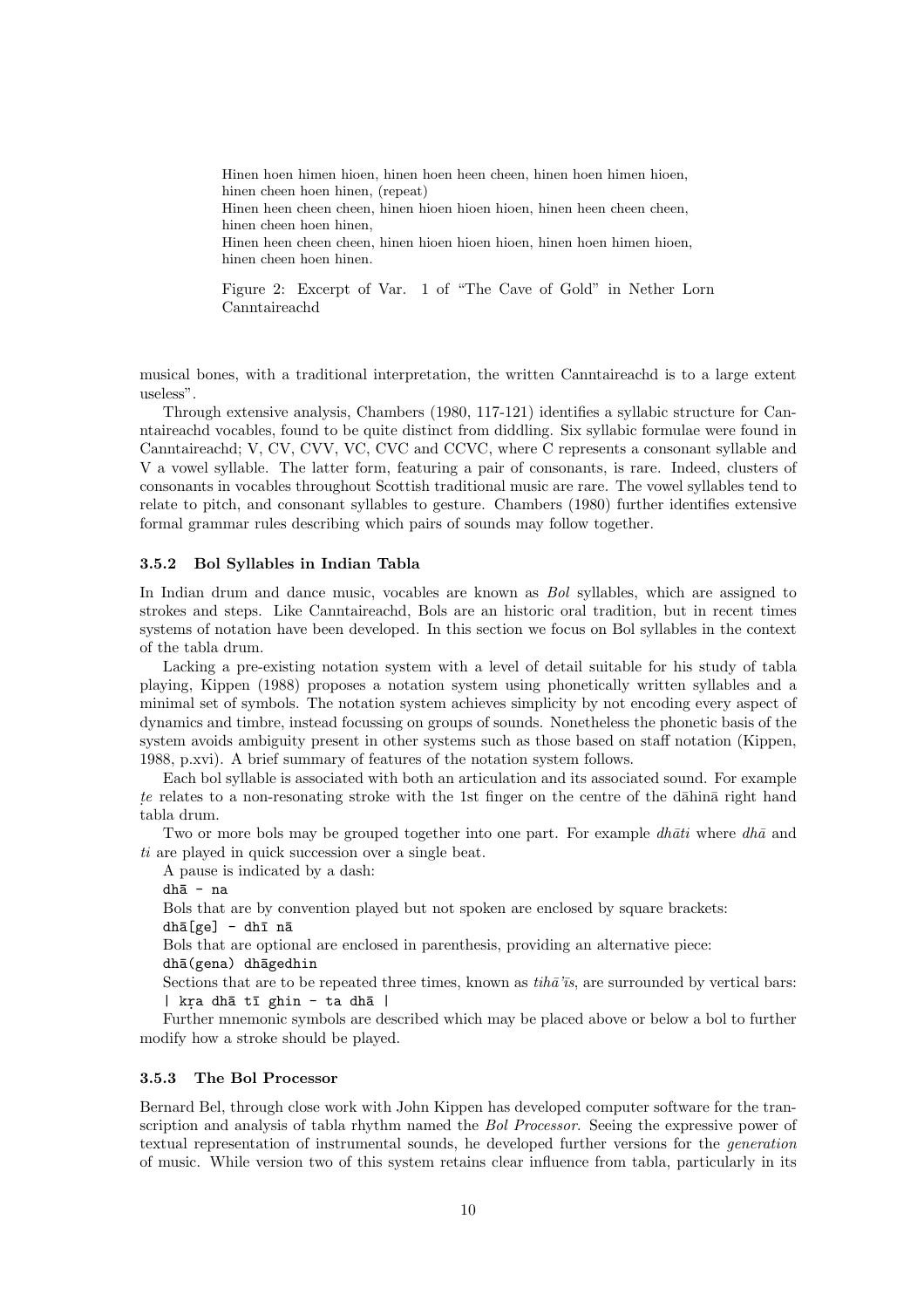hierarchical, polymetric structuring of time, it has been generalised to allow composition in practically any style of music. This software is a fine example of how expressive textual representation of music can be, and is a key inspiration for the software underlying this thesis.

#### 3.5.4 Sound poetry

Spoken vocables are not always representative of other sounds, for example they are central in what is known variously as *abstract*, *concrete* or (as here) *sound poetry*. Here vocables are used to construct poems without lexical meaning. This is a large area, McCullough (1989) providing a bibliography running to over a thousand pages.

The Ursonate by Kurt Schwitters is a particularly fine example of sound poetry. A short excerpt is shown in Figure 3, although the full poem is arranged in four movements over a total of twenty nine pages, a reading of which takes around half an hour (Elderfield, 1985, pp. 175- 176). Schwitters would perform his Ursonate from memory, an intricate piece composed entirely of vocables with German intonation, arranged in rhythmic themes permeated with hisses, roars and crowing. He would often perform to naive audiences who would at first not know how to react but eventually be reduced to howls of laughter, to which Schwitters would respond by increasing the volume of his voice still further (Crossley, 2005, p. 18). A final version of the poem was published as the final edition of Merz magazine (Schwitters, 1932).

```
dll rrrrr beeeee bö
dll rrrrr beeeee bö fümms bö.
     rrrrr beeeee bö fümms bö wö,
             beeeee bö fümms bö wö tää,
                        bö fümms bö wö tää zää,
                             fümms bö wö tää zää Uu:
```
Figure 3: Excerpt from the Ursonate by Kurt Schwitters

Some sound poets take things further by rejecting linear transcription as well as lexical meaning. For example Cobbing (1970) arranges words in a two dimensional pictorial fashion, sometimes using fragments of words, sometimes obscuring words completely through overtyping. Despite the nature of the written form of the poem, he would nonetheless use them during poetry readings.

#### 3.5.5 Vocables in computer music

Given the strong relationship between speech and music discussed so far, it is not surprising that speech also has its bearing on computer music. Two artists are highlighted as examples; David Evan Jones from the field of electroacoustic music, and Chris Jeffs from the field of intelligent dance, or braindance music.

Jones (1987, 1990) discusses what he terms "speech like timbre", equivalent to our use of the word vocable. In his own pieces "Still life dancing" and "Scritto for computer tape" he uses the CHANT software (Rodet et al., 1984) to apply vowel like quality to instrumental sounds to allow us to perceptually relate them to speech like sounds. The listener is then able to focus on the other timbral qualities of speech and appreciate them as part of the music.

Chris Jeffs, who composes and performs music as Cylob, has developed a speech synthesis system which features heavily on his "Formant Potaton" album, released in 2007. His speech synthesis features just two low pass and one high pass filter, with each phoneme assigned parameters found from spectral analysis of Jeffs' own voice. This speech synthesis is one component of the Cylob Music System (Jeffs, 2007), developed by Jeffs in Supercollider (§3.8.1) since 2001, with which Jeffs now composes all his music. While it is possible to identify a song title where it is repeated as lyrical motif, only occasional lyrical fragments are otherwise discernable. We would therefore classify this system as vocable rather than speech synthesis. Perhaps because the speech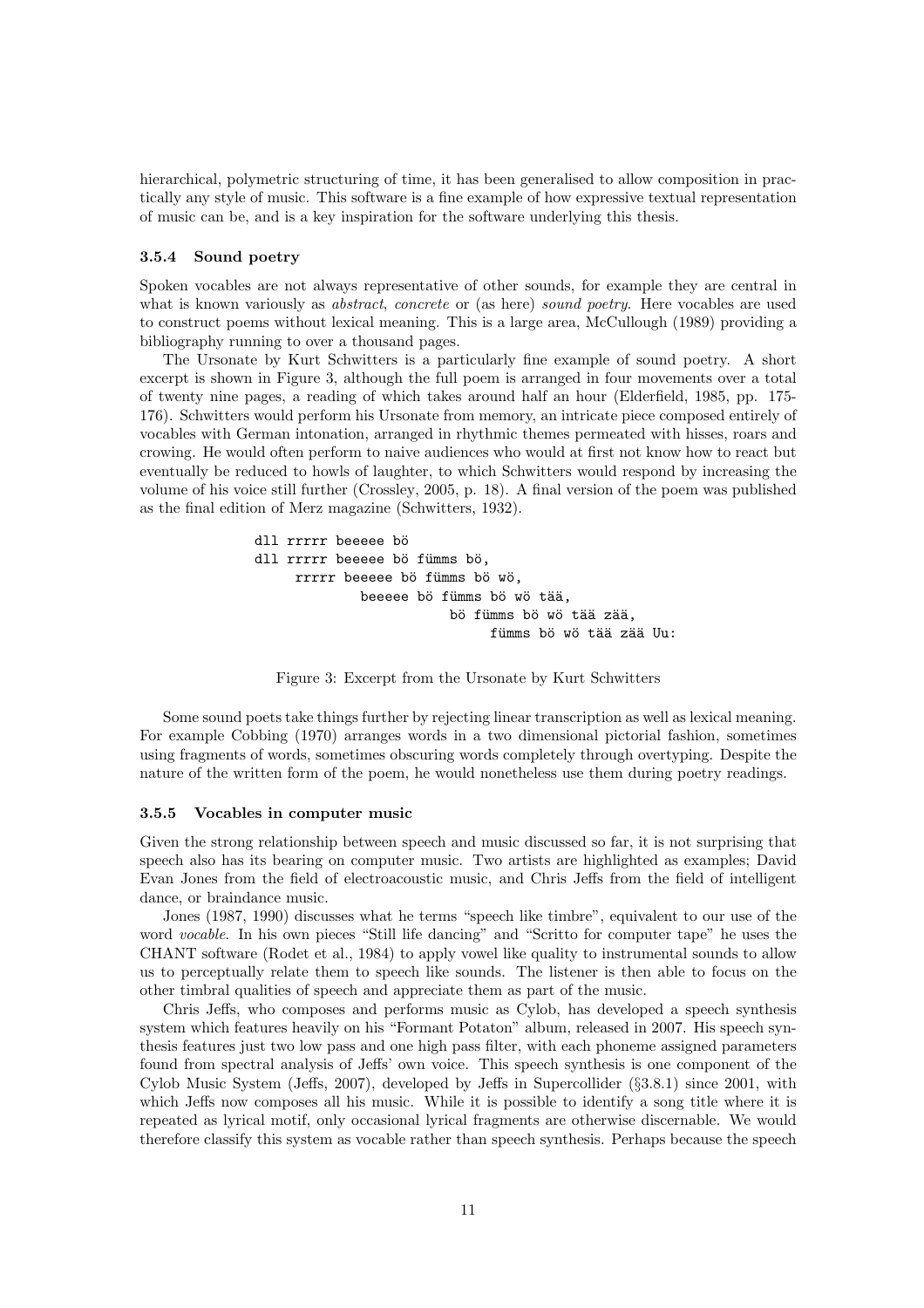

Figure 4: Percussive Karplus-Strong Synthesis

synthesis is from the same hand as the rest of the synthesis within the music, the vocable sounds blend well with the 'instrumental' sounds.

We feel that both Jones and Jeffs are successful in using vocal-like sounds to take advantage of human psycholinguistic classification abilities, while avoiding or obscuring semantic meaning to place the focus on timbral qualities.

### 3.6 Karplus-Strong Synthesis

Karplus and Strong (1983) defined a physical model for a plucked string, known as the Karplus-Strong algorithm or *loop filter*. The algorithm is computationally cheap, in its simplest form consisting of little more than a delay loop and an averaging filter, so that even at the time of its inception could be calculated in real time on commodity hardware.

Karplus-Strong synthesis is perhaps the simplest form of waveguide synthesis, being a model of a wave travelling along a section of a 'perfect' string or tube. Much work has gone into extensions to the algorithm (Jaffe and Smith, 1997) and into more complete waveguide models (Cook, 2002). However within the scope of this thesis a simple Karplus-Strong loop filter suffices; while there may only be two control parameters to the model, they may be controlled continuously to produce a wide range of expressions.

Figure 4 illustrates an implementation of the Karplus-Strong algorithm in HSC3 (§3.8.1). Each box represents a unit generator in the language. The input is a burst of white noise, long enough fill the wavetable DelayN. In this example the wavetable is one hundredth of a second long, specified by the  $0.01$  parameter.

The three unit generators,  $Delay1$ ,  $*$  and  $/$  work together to average each sample with the previous one, forming a lowpass filter. This models a 'dampening' of the string.

ProbSwitch inverts the sign of samples with a probability of n, called the blend factor. A blend factor of around 0.5 stops the wavetable acting as a periodic resonator, removing tonal qualities so that the sound is more like that of a drum. The signal is multiplied by 0.99 so that energy is reduced before being fed back and added to the input signal.

# 3.7 Analysis of vocable text

#### 3.7.1 Edit distance and minimum cost path

We aim to represent sounds with word-like strings of characters, so that the *morphology* of a string has perceptual significance. If successful we may apply techniques for measuring the similarity of strings as a measure of the sounds they represent. One such technique is edit distance, being the minimum number of edit operations required to modify one string to become another.

There are several edit distance measures which differ only in the edit operations that are allowed. For example, Hamming distance (Hamming, 1950) only has a single 'replace' operation and therefore may only be used to compare two strings of the same length. However as well as replace, Levenshtein distance (Levenshtein, 1966) allows 'add' and 'delete' operations, so strings of arbitrary lengths may be compared. Damerau-Levenshtein distance (Damerau, 1964) further adds a 'transpose' operation, for swapping adjacent positions in a string.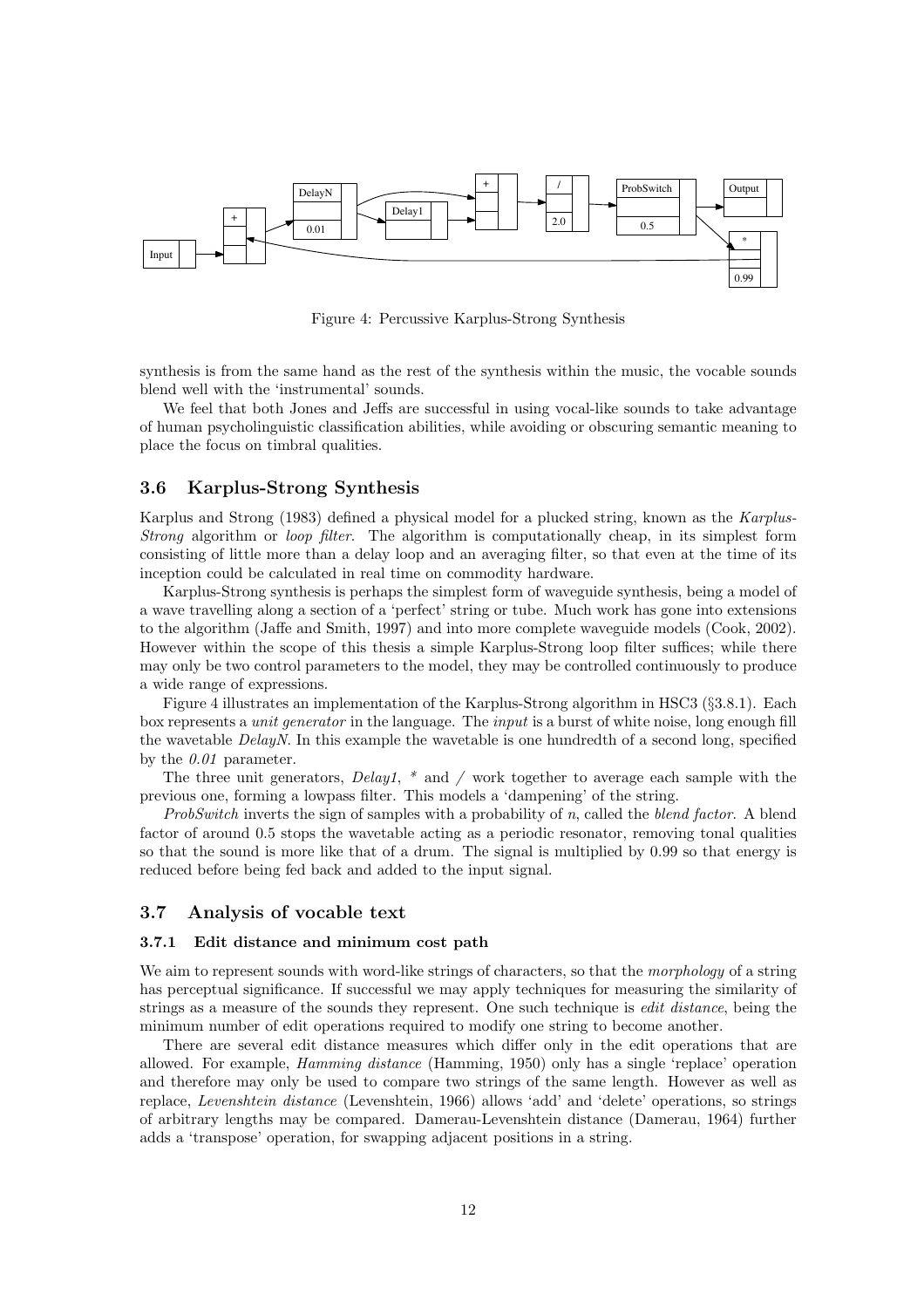Levenshtein distance is used within this project for its simplicity, where dynamic programming techniques may be employed for calculation. In particular, we use an algorithm identified by Allison (1992), optimised for languages with lazy evaluation such as Haskell.

Before we apply the edit distance, we must choose the unit elements of the strings that we are editing. For example when measuring edit distance between strings, we may choose to apply the operations to letters, or combinations of letters such as syllables. We might also choose different weightings, for example to measure edit between two vowels or two constants of having a lesser cost than between a consonant and a vowel. However adding such weightings complicates matters, breaking the assumptions of the efficient algorithm described above so that it no longer applies.

Related to edit distance is the minimum cost path, a sequence of edits to go from one string to another. In the case of Levenshtein distance, it follows that halfway along a minimum cost path of edits, we find a new string of equal similarity to the two original strings.

#### 3.7.2 Markov chains

Markov chains may straightforwardly be applied to vocable text, for example by building a statistical model of the likelihood of one vocable following another. Such a statistical model can then be used for generating new compositions. An illustrative example of a first order Markov chain of the poem excerpt in Figure 3 can be seen in Figure 5.



Figure 5: Markov chain of an excerpt of the Ursonate by Kurt Schwitters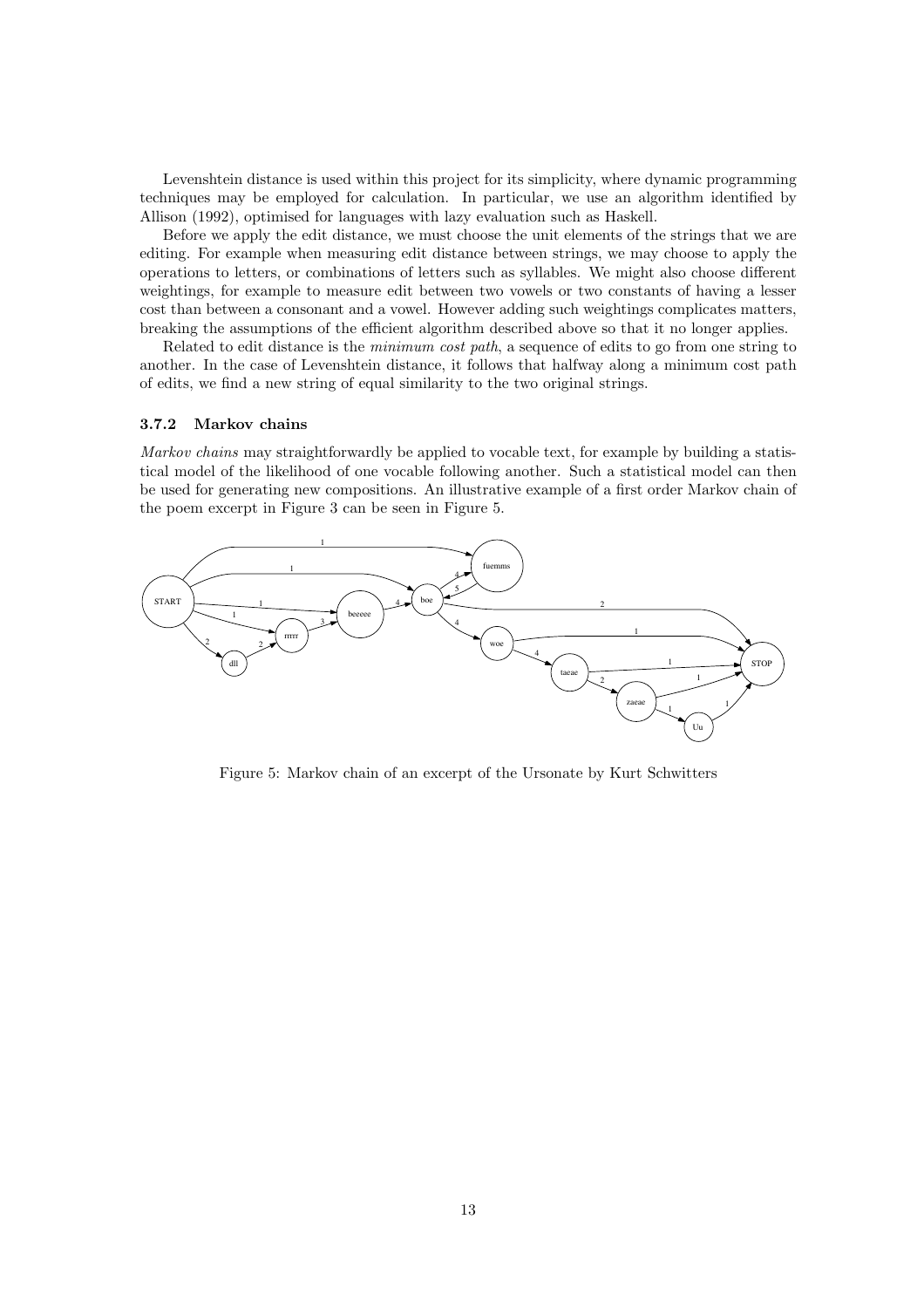### 3.8 Haskell

Haskell as a programming language has been most recently standardised as Haskell98 (Jones, 2002), with ongoing work on Haskell' (pronounced Haskell Prime) which will standardise many of the extensions existing in popular implementations. The term Haskell is used in this thesis to describe Haskell98, plus extensions implemented by GHC version 6.6.1.

According to the its homepage at http://www.haskell.org/, Haskell is a general purpose, purely functional programming language featuring static typing, higher order functions, polymorphism, type classes, and monadic effects. The following paragraphs examine these features in order.

General purpose Despite being an active centre of computer science research, hosting language features unavailable in more mainstream languages, Haskell is nonetheless in active use in a number of domains. Conversely, Haskell is also lauded as an excellent host to domain specific language, due to its clean, highly extendable syntax.

Purely functional With few exceptions for debugging purposes, Haskell only allows *pure func*tions which may not produce side effects. That is they take input and return output, but may not otherwise engage in any other I/O or modify any external data structure. As a result Haskell's functions are guaranteed to produce the same output every time they're executed with the same input.

Static typing A statically typed language is one where the types of variables are set at compile time. Haskell's type system is featureful, for example the support for type classes allows consistent interfaces across types. For example a new type may be accepted to the Ord class with a definition of the *compare* function. Once that is done all of the sorting functions which operate on  $Ord$  may be used with our type.

Specifying the type of every variable and function can be tiring for a programmer, leading to criticism of some statically typed languages (such as Java) for requiring it. Haskell however has advanced *type inference* so that type information can often be omitted in the sourcecode. Nonetheless it is recommended to include type declarations for functions in general; types go a long way to describing what a function does, and can clear up many programmer errors at compile time.

Higher order functions Support for higher order functions is an important feature of any functional language. A higher order function is one that is parameterised by or returns one or more other functions, allowing powerful abstractions.

Polymorphism and Type classes Polymorphism allows unified interfaces across different types. Haskell supports polymorphism through type classes – a type may be declared a member of a class only if it provides a set of functions with names and types defined by that class.

Monadic effects Monads came to computer science from category theory, and have revolutionised pure functional programming by allowing sequences of actions to be described. This has led to such technologies as monadic parser combinators seen in the excellent Parsec module, and elegant pure functional solutions to such problems as error handling and I/O.

Earlier we noted that pure functions cannot perform I/O. However using monads they can describe a sequence of I/O actions to be performed by the caller.

Monads are also used to construct synthesis graphs within HSC3, as described in the following section.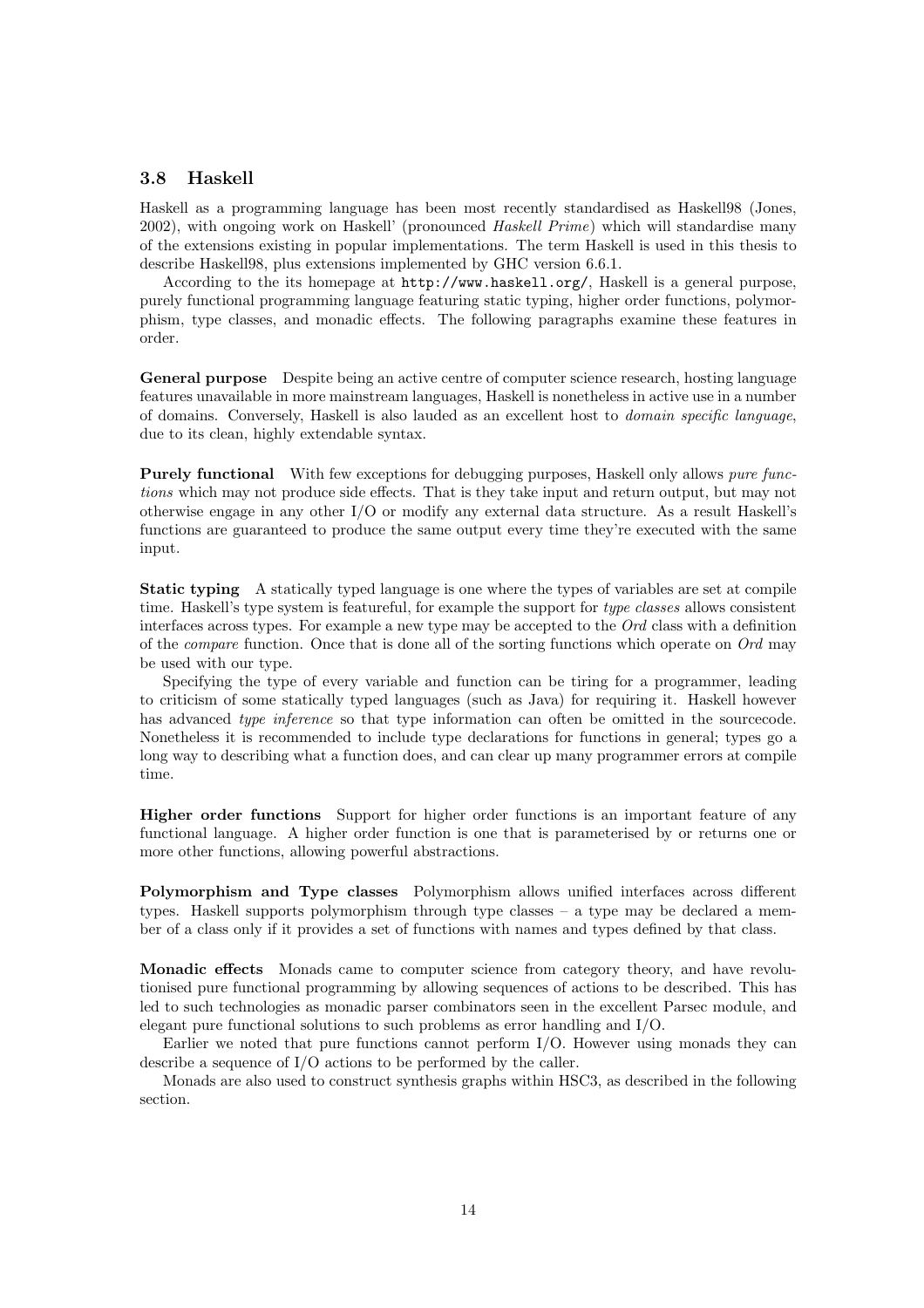### 3.8.1 Haskell and Supercollider Server

Supercollider is a computer language designed for music, featuring thorough support for object oriented programming, a realtime, low latency architecture, and excellent libraries to aide synthesis and composition. Supercollider version three features a client-server network architecture, where the supercollider language interpreter is a client to the synthesis engine server. This separation of concerns allows several advantages detailed in McCartney (2002), but also allows alternative language clients to interact directly with the supercollider synthesis engine.

Drape (2007) has released a library which provides Embedded Domain Specific Language (EDSL) for communicating with SuperCollider Server. This allows synthesis graphs to be specified directly as Haskell source code, for example the synthesis graph illustrated in Figure 4 may be specified as follows:

```
ks i = do let (gain, delay, blend) = (in' 1 KR (offsetU i 15),in' 1 KR (offsetU i 17),
                                      in' 1 KR (offsetU i 18)
                                     )
              laggedDelay = lag delay (in' 1 KR (offsetU i 16))
              laggedBlend = lag blend (in' 1 KR (offsetU i 16))
              vFilter i f a b = resonz i f (b / f) * dbAmp a
              n = sinOsc AR 200 0
              a0 = decay (impulse AR 200 0) 0.0025 * n
              a1 = (localIn 1 AR + (a0 * gain))a2 = delayN a1 0.01 laggedDelay
              a3 = delay1 a2a4 = (a2 + a3) / 2.0a5 = probSwitch a4 blend
              a6 = mix (vFilter a5
                        (in' 5 KR (offsetU i 0))
                        (in' 5 KR (offsetU i 5))
                        (in' 5 KR (offsetU i 10))
                       )
          return $ MRG [localOut (a5 * 0.99), out 0 (MCE [a6, a6])]
```
Both Supercollider and the Haskell Supercollider library are released using a GNU Public License, allowing free use and promoting sharing of sourcecode.

# 4 System for improvisation of rhythms with vocables

The software underlying this thesis is the result of two main research motivations.

The first motivation is to develop a system where rhythms formed of vocables may be improvised in text form. To this end we provide a system for controlling physical synthesis with vocables within a polymetric syntax.

The second motivation is to investigate machine learning of structure behind textual descriptions of music, with a working prototype of software that makes aesthetically valued edits based on a corpus of past improvisations.

In practice these two parts are separated in sourcecode but are compiled into a single software application. For discussion we treat them separately, terming the first part the language and the second the rhythm generator.

# 4.1 Language

The language has a polymetric syntax is adapted from that of the Bol Processor version 2 (Bel, 2001).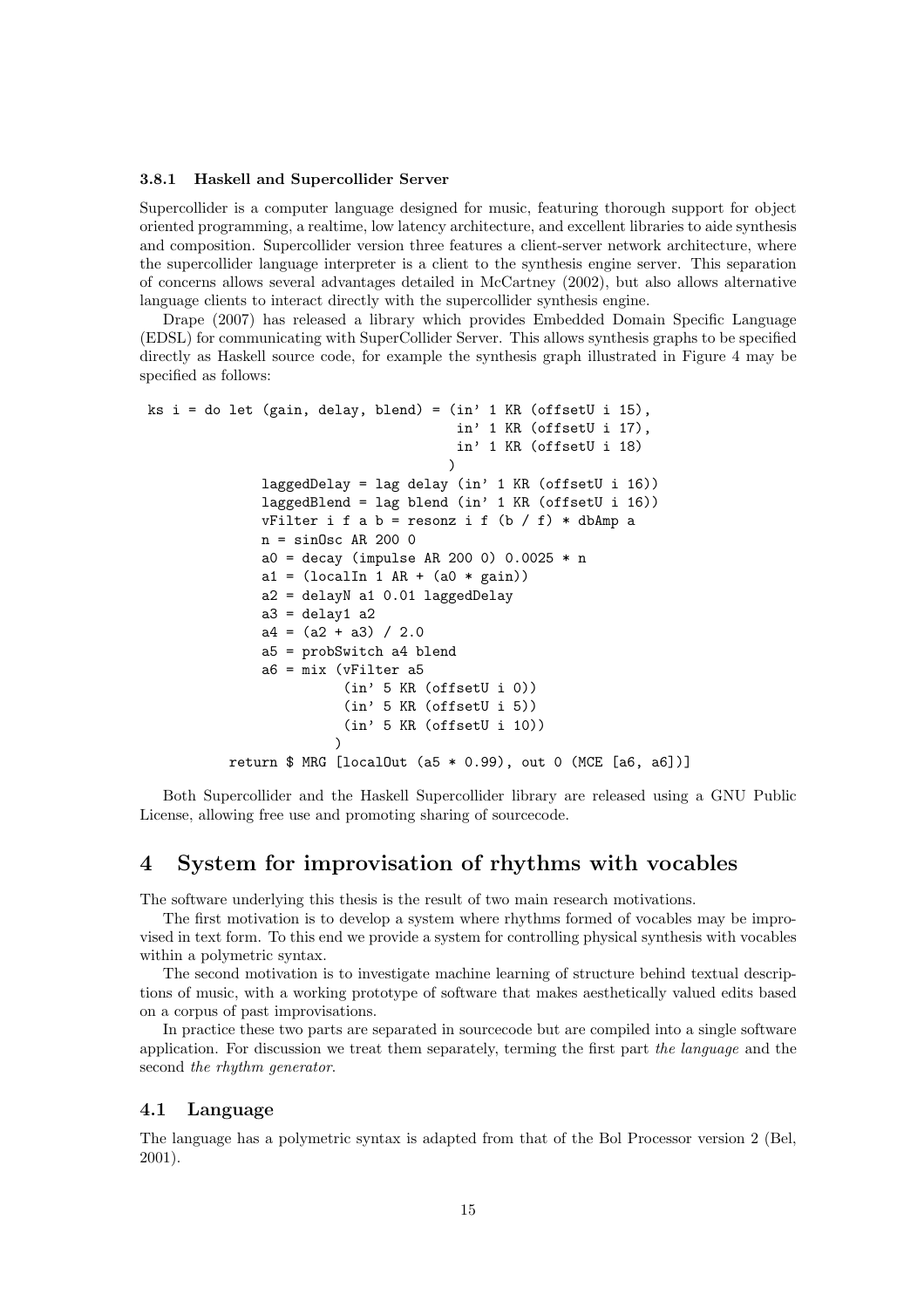```
data Event = Sound String | Silence
data Structure = Atom Event
               | Cycle [Structure]
               | Polymetry [Structure]
```
Figure 6: Haskell data types for representing polymetric structure

A monophonic sequence of vocables is specified simply separated by whitespace, with pauses denoted with an underscore. For example



Polymetric sequences are surrounded in braces, the different parts separated by commas, for example



Notice that pauses are inserted in order to arrange two sequences of different lengths. This is done using the lowest common multiple of the part lengths. If square brackets are used rather than braces, then the parts are repeated rather than padded with pauses, thus:



Polymetric constructs may also be nested: {boom chakka, bip {bap, bipbap bop}}



The language is parsed using the Haskell Parsec library (Leijen and Meijer, 2001). It is parsed into a data type structure shown in Figure 6, where Structure data describe an arrangement of Event data.

This shows that an *Event* data type can be instantiated either as a *Sound* with a *String* parameter, or as Silence. A Structure data type describes an n-ary tree, where branches can be instantiated as Polymetry or Cycle, and leaves with Atom and an Event parameter.

A well formed structure will have Polymetry composed only of Cycle instances, and Cycle instances composed only of Polymetry and/or Atom instances.

# 4.2 Onomatopoeic Synthesis - Transforming words into physical model articulations

Sound synthesis is based on the Karplus-Strong model shown in §3.6. A word is transformed into a sequence of sets of synthesis parameter changes, where consonants are mapped to the wavetable size and blend parameters, and vowels are mapped to formant filter parameters.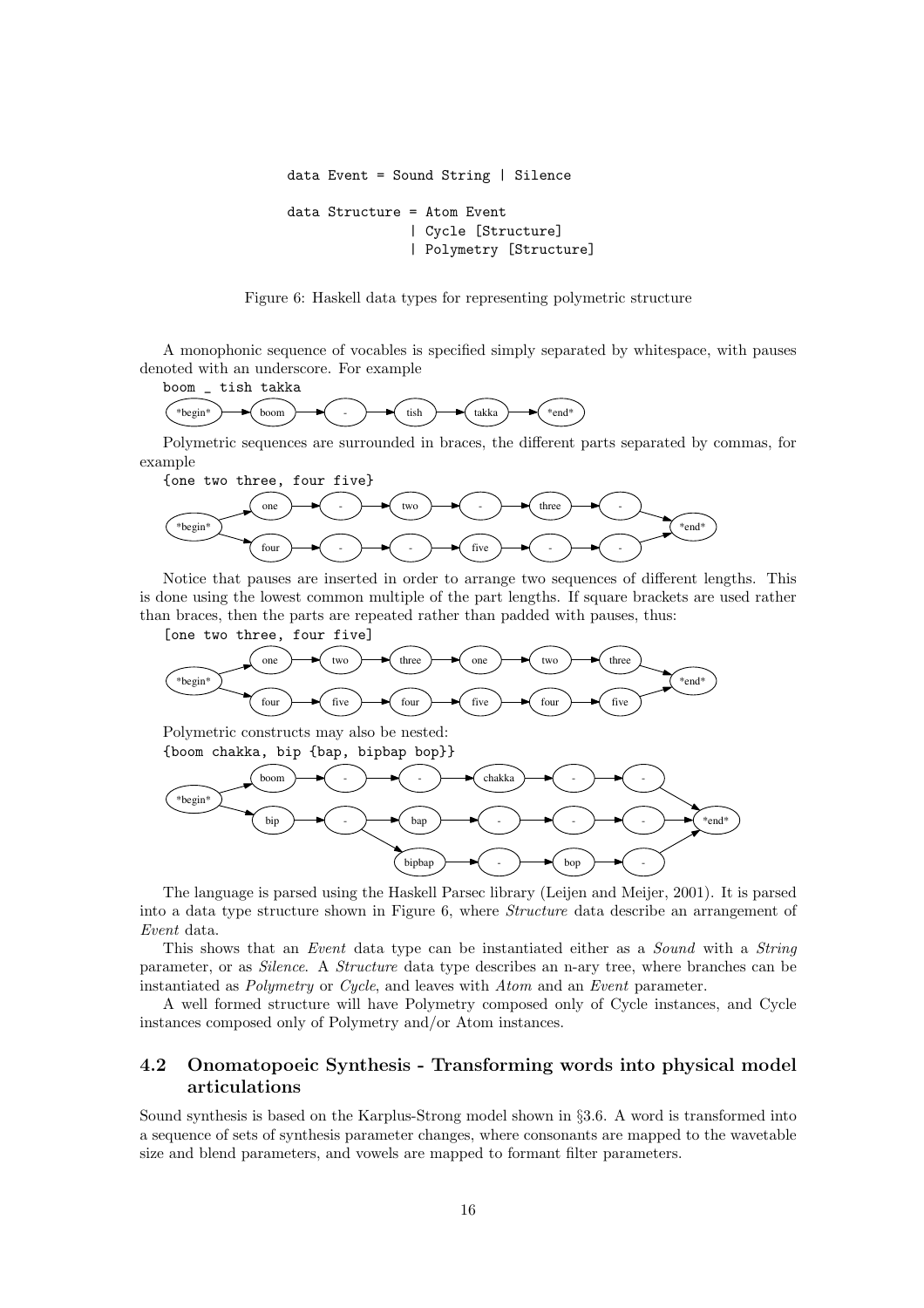The consonant mappings were chosen by hand, using the mouse to select a point on the screen, where the an  $x/y$  position of the cursor is mapped to the wavetable size and blend parameters. Parameters were chosen to produce a timbre with some similarity to the spoken consonant. However we placed the greatest effort in producing a broad range of interesting sounds.

The vowel formant values were taken from the female alto voice parameters in the FormantTable Supercollider library by Putnam (2006).

The sequence of parameter settings is then sent to Supercollider server at fixed rate, giving a striated rhythm to the articulation. The synthesis graph includes a lag delay for each parameter, sliding linearly from a previous value to a new one, giving a sense of continuous, speech-like articulation.

### 4.3 User interface

The user interface is built upon the GNU Readline library. Readline is a standard interface for editing lines of text, used in many console applications including the UNIX Bash commandline. It supports many text navigation and editing features from the celebrated EMACS text editor, ideal for moving around and manipulating a rhythm expressed as a line of text at speed. It also supports history, so previous rhythms may be browsed and searched through.

With this interface then, the performer simply types in a rhythm as a line of text, using the language detailed in §4.1. When they press return, if the line parses then the resulting musical structure is placed into a shared variable for sequencing by a separate thread. If the line does not parse, for example due to mismatched parentheses, then an error message is displayed and no change is made to the sound.

The sequencing thread simply loops the last successfully parsed rhythm, where the vocables and silences between them are articulated at a fixed rate. Polymetric rhythms are voiced by assigning concurrent parts of a rhythm to different synthesis graph instances.

We extend the readline interface with two commands. The first is that by pressing the exclamation mark key (!), the rhythm currently being edited will be 'normalised'§4.4.3. The second is that when the hash  $(\#)$  key is pressed, a new rhythm is generated to follow from the previous two rhythms, using statistical analysis of past performances. We describe how this generation is done in the following sections.

#### 4.4 Statistical model

We have so far introduced the language environment within our software that allows a performer to improvise with vocables. We now focus on how the software builds a statistical model of use in order to produce new rhythms.

The statistical model consists of a number of first order Markov chains. Each chain represents either continuation from one vocable to the next or from one rhythmic pattern to the next.

#### 4.4.1 Vocable continuation

Within a rhythm, a vocable is considered a continuation of a previous one if no other vocables occur between them. A continuation is sensitive to polymetric structure – two vocable instances which appear within different parts of the same polymetry may not form a continuation, even if they appear to be adjacent in a 'flattened' form of the time structure. That said, two vocable instances occurring in different, successive polymetries may form a continuation. This means that a vocable instance may form a continuation with more than one predecessor and/or more than one successor.

A first order Markov chain is constructed to represent these continuations.

#### 4.4.2 Rhythmic continuation

Two further Markov chains are constructed in order to represent continuations from previous rhythmic structures to the next. Taking use the following example of sequence of rhythms used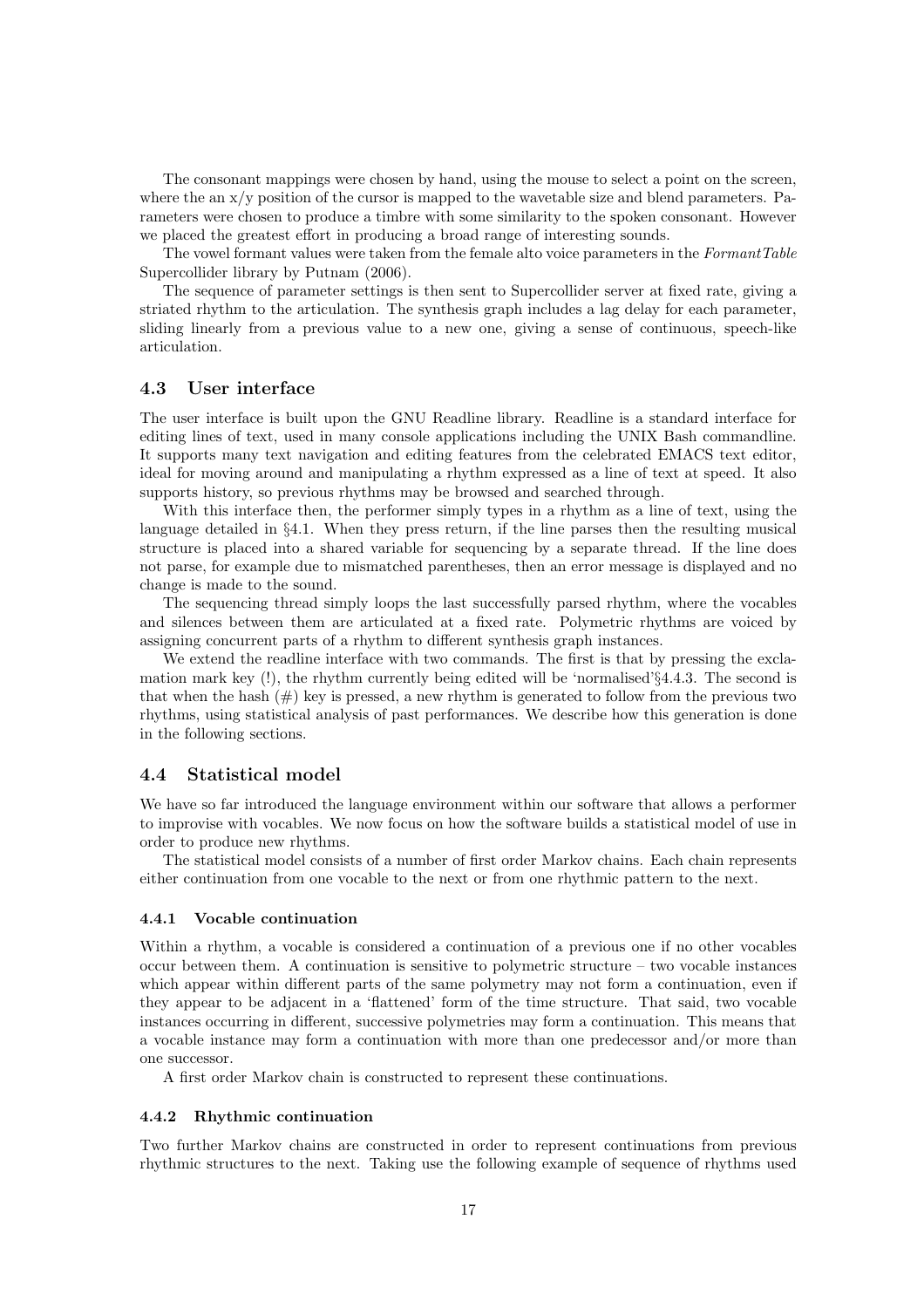during an improvisation:

{boom tish, \_ bang tish} {bam nok tish, \_ tish tash} {bam nok, \_ tish tash beee}

We represent a rhythmic structure in the abstract by enumerating each vocable within it, resulting in what we term a *rhythmic schema*. For example we represent this rhythm:

{boom tish, \_ bang tish}

with the following schema:

 ${1 2, -3 2}$ 

We also represent similar words within the rhythm. For example our second example:

{bam nok tish, \_ tish tash}

results in the following:

{1 2 3, \_ 3 4}  $S(3, 4)$ 

 $S(3, 4)$  represents a *constraint.*  $S()$  may be applied to two constants, in this case 3 and 4, to signify that variables (here, the vocable words *tish* and  $tash$ ) assigned to them should be similar. Similarity here is a binary measure, where a 50% threshold is applied to Levenshtein distance (§3.7.1), expressed as a percentage of the length of the longest vocable.

We find such a schema for each rhythm, and build a first order Markov chain describing the likelihood of one following another.

However this is not fully expressive of the continuation; the reuse of the vocable tish in both rhythms is lost, as is the similarity between boom in the first rhythm and bam in the second. To solve this problem we take in more context, where each schema represents a pair of rhythms. Going back to our example, we would take the first and second rhythms together:

```
{boom tish, _ bang tish}
{bam nok tish, _ tish tash}
```
finding:

 ${12$  ,  ${32}$  ${452, -26}$  $S(2, 3), S(3, 4)$ 

and then take the second and third rhythms:

```
{bam nok tish, _ tish tash}
{bam nok, _ tish tash beee}
```
finding:

{1 2 3, \_ 3 4} {1 2, \_ 3 4 5} S(3, 4)

These two schemata together model a continuation from two rhythmic structures to a third. Another Markov chain is constructed around these continuations.

We in fact construct Markov chains for both forms of rhythmic schemata; the latter has greater context but the former is more general. In §4.5 we describe our backoff technique for using them together.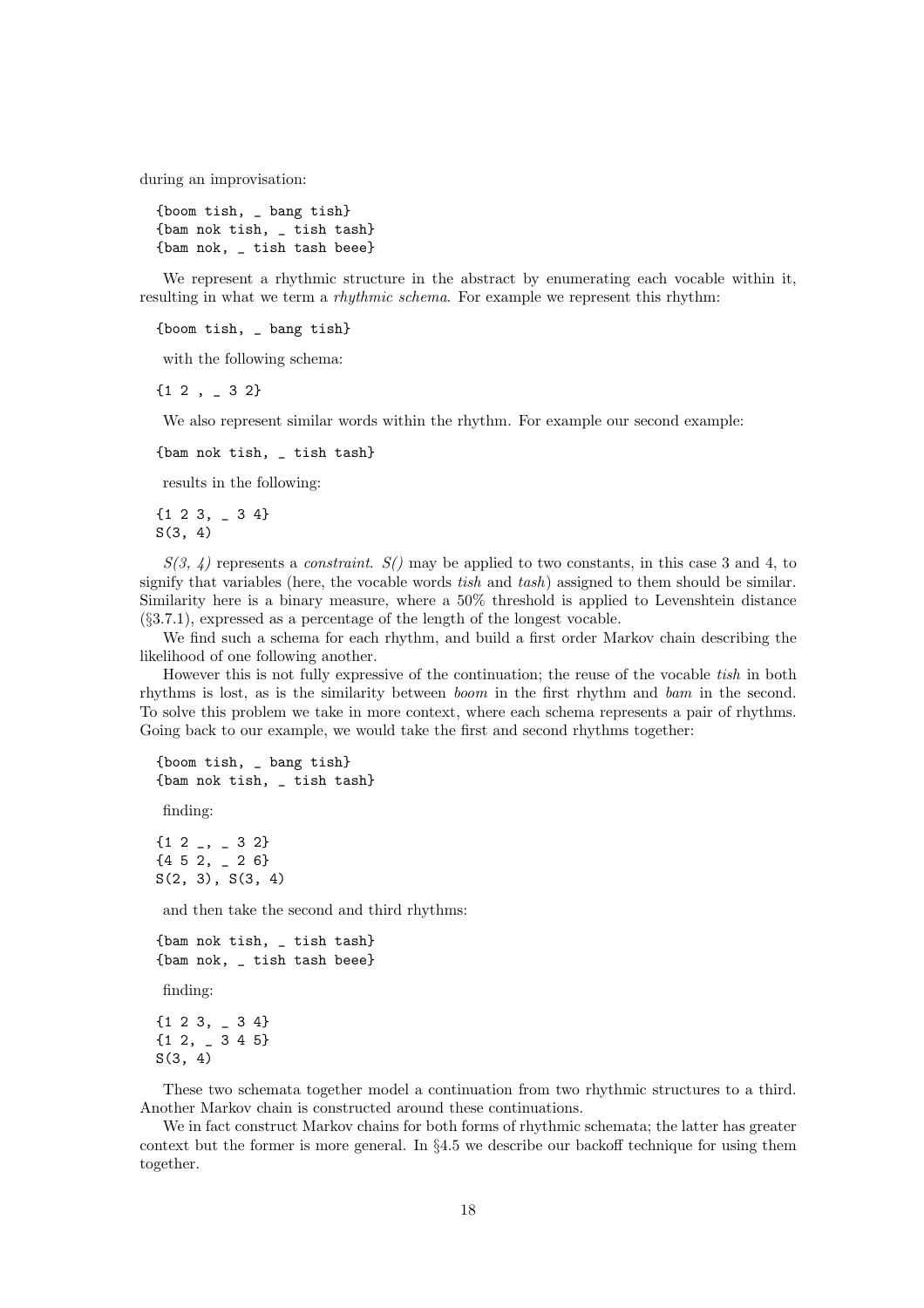#### 4.4.3 Normalisation

We now step back to note a glaring problem with this representation; there is more than one way of representing equivalent rhythms. In particular, the parts of a polymetry comprise an unordered set; it is of no consequence which order the parts within polymetric rhythms are in. For example, the following two rhythms are equivalent:

a) {boom tak, tak \_ tok} b) {tak \_ tok, boom tak}

So before applying analysis described above, we need to normalise the cycle, so that cycles with equivalent schemata are represented identically. For this we need a reliable method for finding a canonical representation of a cycle, in terms of its rhythmic schema. Here our canonical form is based only upon the enumeration of cycle, not any particular vocables used within it.

The first step in finding a canonical form is 'compressing' the cycle. This simply ensures that Cycles within Cycles are merged, and subcycles containing only Silence atoms are removed.

The second step is a depth-first sort of Polymetry substructures. Only the rhythmic schemata of the substructures are considered during this sort, because it is only the schemata which we will later wish to compare. We must perform a depth-first recursive sort, so that the members of each Polymetry is sorted in turn according to an enumeration of its members. The default Haskell ordering is used to determine sort order.

For example, the polymetries in the above example would be enumerated thus:

a)  $\{1\ 2, 1\ 2\}$  b)  $\{1\ 2, 1\ 2\}$ 

In our example, a) is the canonical form.

We apply this canonical form to out rhythms before finding the Markov chains of schemata as described above.

### 4.5 Generating rhythms

Now we have described the statistical model in the previous section, we can describe how we use it to generate rhythms. We first identify a rhythmic schema and then fill in the schema with vocables.

It should be noted that rhythms are intended to be generated on-line, during a musical improvisation. This means that once a rhythm is chosen we are committed to that choice; there is no opportunity for back-tracking to a previous state.

In all cases Markov models are applied using a pseudorandom Monte Carlo algorithm. Where a predicate is matched, a successor is chosen with a chance proportional to the number of previous instances of the continuation divided by the total number of instances of the predecessor.

Currently Markov models are not updated on-line - they are built from a corpus of past improvisations.

#### 4.5.1 Choosing a rhythmic schema

A rhythmic schema is chosen as a continuation of the schemata of the previous rhythmic cycles of the current improvisation.

First a match against the Markov chain over bigrams of rhythmic schemata is attempted. If unsuccessful a reattempt is made but with similarity constraints ignored.

If still unsuccessful, a match is attempted against the Markov chain over single schemata. Again if no match is made, the match is reattempted without considering constraint rules.

If a match has still not been found, a schema is chosen arbitrarily from all those seen before.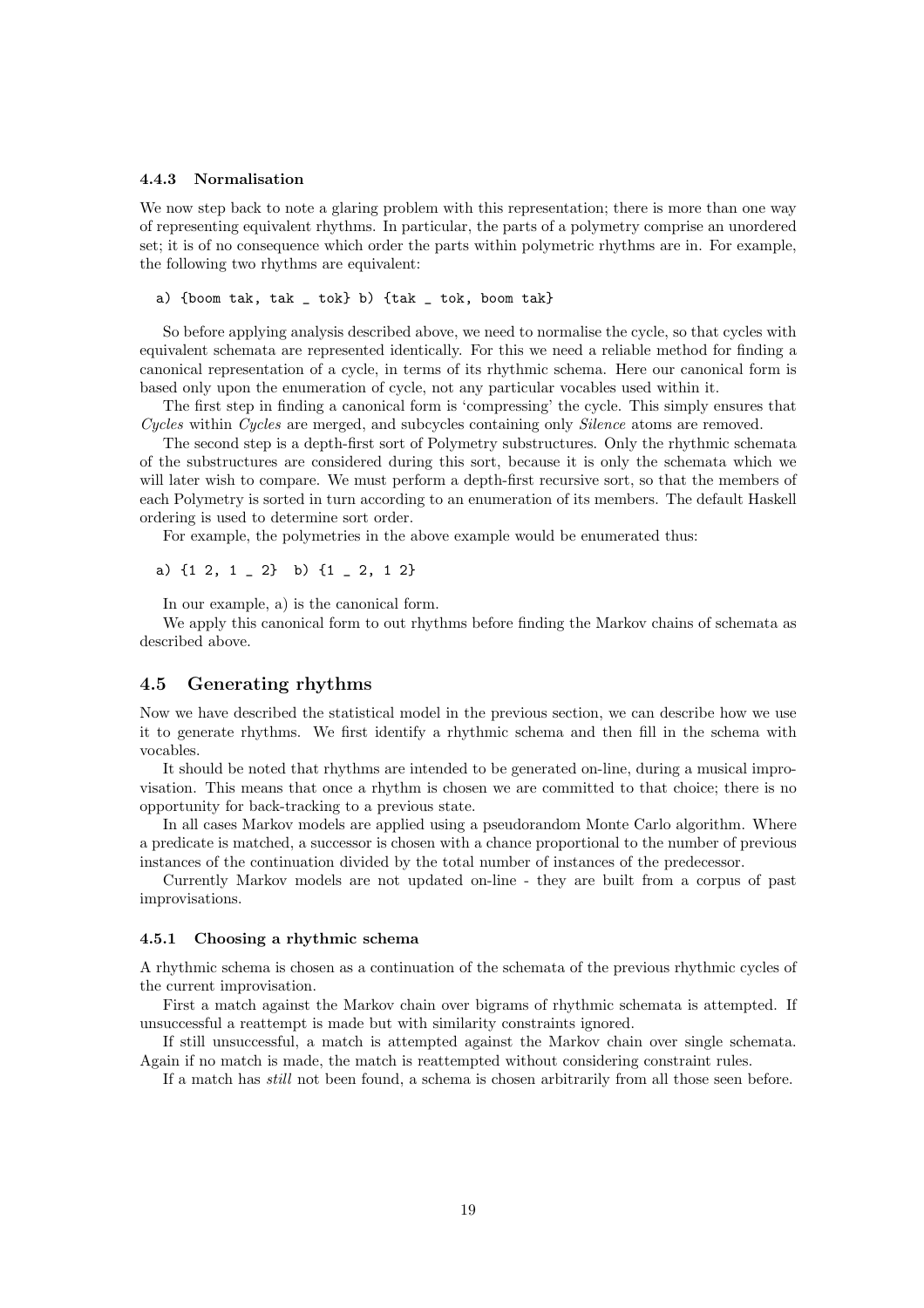#### 4.5.2 Choosing vocables

Once a rhythmic schema is chosen, vocables are assigned to constants within it. First, a directional graph of constants is constructed, describing continuations from constant to constant in the same way as we found vocable continuations in §4.4.1.

We start with the known vocables from the previous cycle. Remaining unassigned constants are filled in turn. Because we match constants from lower to higher, we can only consider continuations of constants from lower to higher – with our current model we only apply continuations from predicates to successors and not in reverse.

We then fill each remaining constant in turn. If there is more than one predicate their successors within the Markov model are grouped together before Monte Carlo selection is performed. We first attempt to select from the successors matching any applicable similarity constraints. If no applicable successors are found, then the software attempts to generate a new vocable that does fit the constraints. This is done by finding the vocables with which the new vocable shares a similarity constraint, and applying half the edits on a minimum cost path between them (§3.7.1).

If there are no applicable similarity constraints then there is nothing to base the generation of a new vocable. In that case a match is reattempted but with the similarity rules ignored. As a last resort a vocable is picked at random from all those seen before.

# 5 Evaluation

# 5.1 The language

Qualitative evaluation of the language was performed by interview using electronic musicians, all of whom have experience with performing with their own software. A brief demonstration was given to each interviewee, letting them experiment with the system for ten minutes and then asking how they felt about using the system. The interviews are recorded in Appendix A, together with a sample of the rhythmic continuations made by each interviewee. Any deviations from the described interview format are detailed there.

Feedback during this short term exposure to the language was on the whole encouraging. While one interviewee saw limitations in the range of timbres produced, others saw opportunities. They all picked up the system quickly with little or no prompting, apart from explaining the polymetric syntax.

# 5.2 The rhythm generator

The rhythm generation aspect of this project deserves a full quantitative evaluation, using a framework such as Amabile's Consensual Assessment Technique (Pearce, 2005). Such a detailed assessment is outside the scope of this thesis, and is left for future work.

Instead we produced three improvisations on consecutive days, and observed the analysis of them by the rhythm generator. The improvisations has a mean average of 67.7 rhythms each, totalling 203 rhythms between them. They lasted between 5 and 7.5 minutes. They were produced in order to explore use of the system, the method of evaluation had not been decided upon prior to their production. This is of course a very small corpus, but allows us the opportunity to observe the system in operation at least.

We looked for *pivot points*, where a Markov model identified a reoccurence of a rhythmic schema. Our most complex model where the surface data were schemata of pairs of rhythms, showed one, three and three pivot points within our three improvisations respectively.

Our first backoff step, where constraint rules are ignored showed two, seven and four pivot points. This suggests both that constraints are indeed constraining the possibilities within our data, and that the backoff step is useful.

Our second backoff step, with schemata of single rhythms, again had more pivot points; eight, nine and eleven.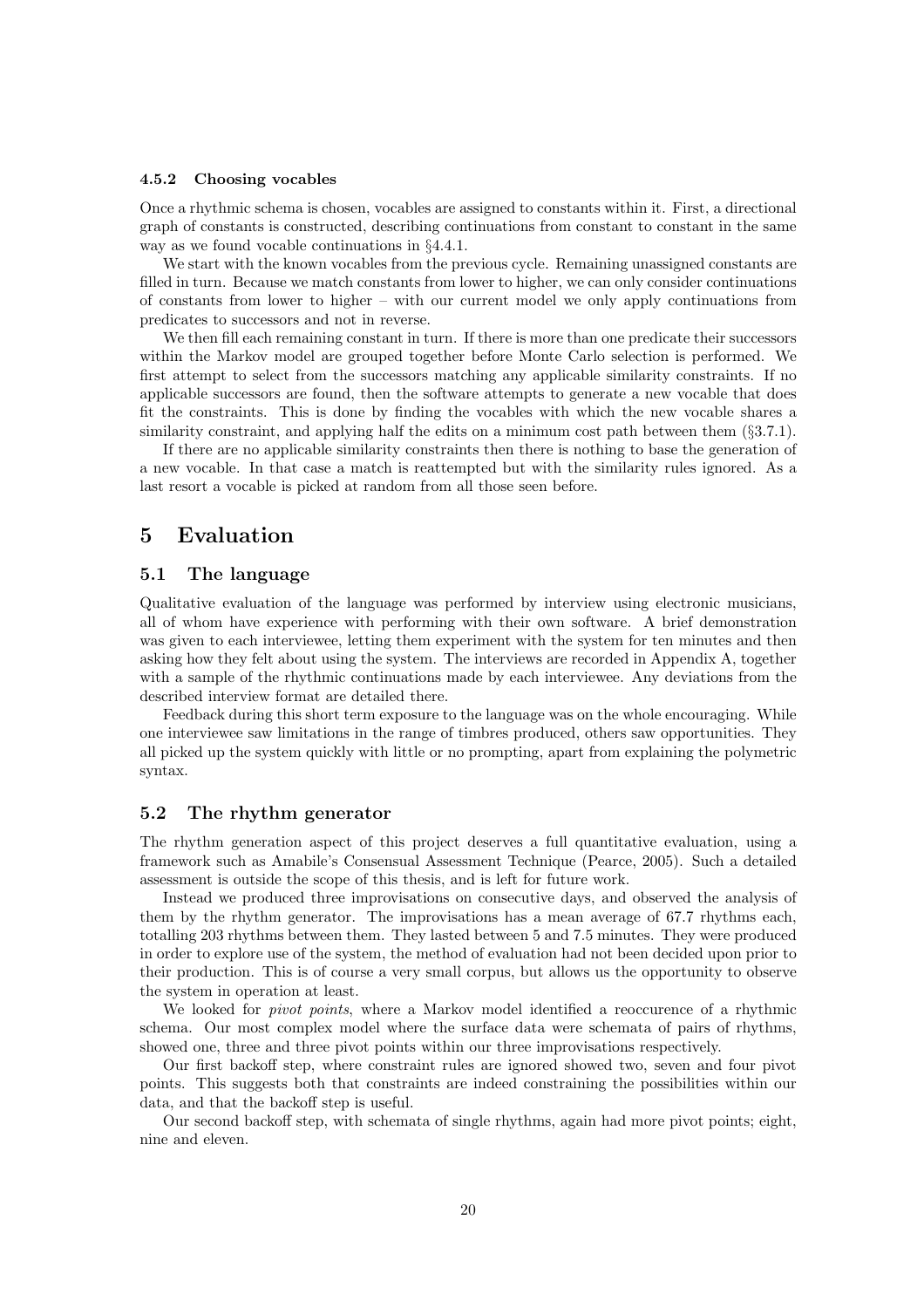There were few pivots across improvisations. Pivots were almost all continuations with small changes, replacing single words with another.

The data is not suitable to base any firm conclusions on; we need a larger corpus to find whether this system is able to model the style of an improviser across improvisations. In any case, style is unlikely to emerge without a strong familiarisation the language – what we have captured here is an improviser exploring the limits and character of the system. It may take months of practicing and performances before a corpus is available for fuller analysis. We can however see the system working as intended.

# 6 Further work

This system leaves many avenues unexplored, in some cases due to lack of time, and in others due to a desire to keep parts of the system as simple as possible as a clear proof of concept.

Performance rules and timing Our system confirms to a strict time structure, not only triggering vocables at a fixed rate, but performing articulations within vocables at a fixed rate. In this form it is therefore unlikely to find much use beyond the limits of electronic dance music. One approach could be to make the language more expressive of timing, perhaps by allowing uneven distributions of sound events that are reconciled by subtle adjusting of timing. Another could be by applying timing rules to rhythms, for example KTH performance rules (Friberg et al., 2006).

Computational creativity We have really only scratched the surface of what is possible, and not begun to properly evaluate this side of our work. We have shown how vocable words can be a useful shared language between human and other creative agents, and look forward to developing this idea further, fulfilling a greater part of the CSF.

Fuller physical models We chose just about the simplest physical synthesis model possible with which to explore our ideas. A fuller tube resonance model using more complex waveguide synthesis would open up the range of possible timbre significantly, requiring more complex articulations to control it.

Improved merging of vocable words Our technique of using the minimum cost path to find a new vocable half way between two given vocables is useful, but could be improved. The edits are made from one end of the string to the other, if a method for more evenly distributed edits along a minimum cost path were possible, that could produce more interestingly blended words.

Word morphology Rather than treating words as a sequence of letters, we could instead consider them as a sequence of syllables. By getting closer to the morphology of for example English words, we could perhaps strengthen the human perceptual connection between written and synthesised vocable words. Where vocable control is applied to differing synthesis systems, generic means of mapping vocable morphology to synthesis parameters could well emerge, easing wider adoption further.

Zeroth order Markov chains Our 'last resort' backoff step has been to pick at random from those data seen before. If this was weighted, so that a datum with many instances was more likely to be picked than one with few, then resulting continuations would perhaps be more plausible.

Reverse matching Markov chains Our model only considers the likelihood of one datum following another. When applying vocables within a rhythmic schema where following position may already have been matched, finding vocable likely to precede another could contribute towards more plausible results.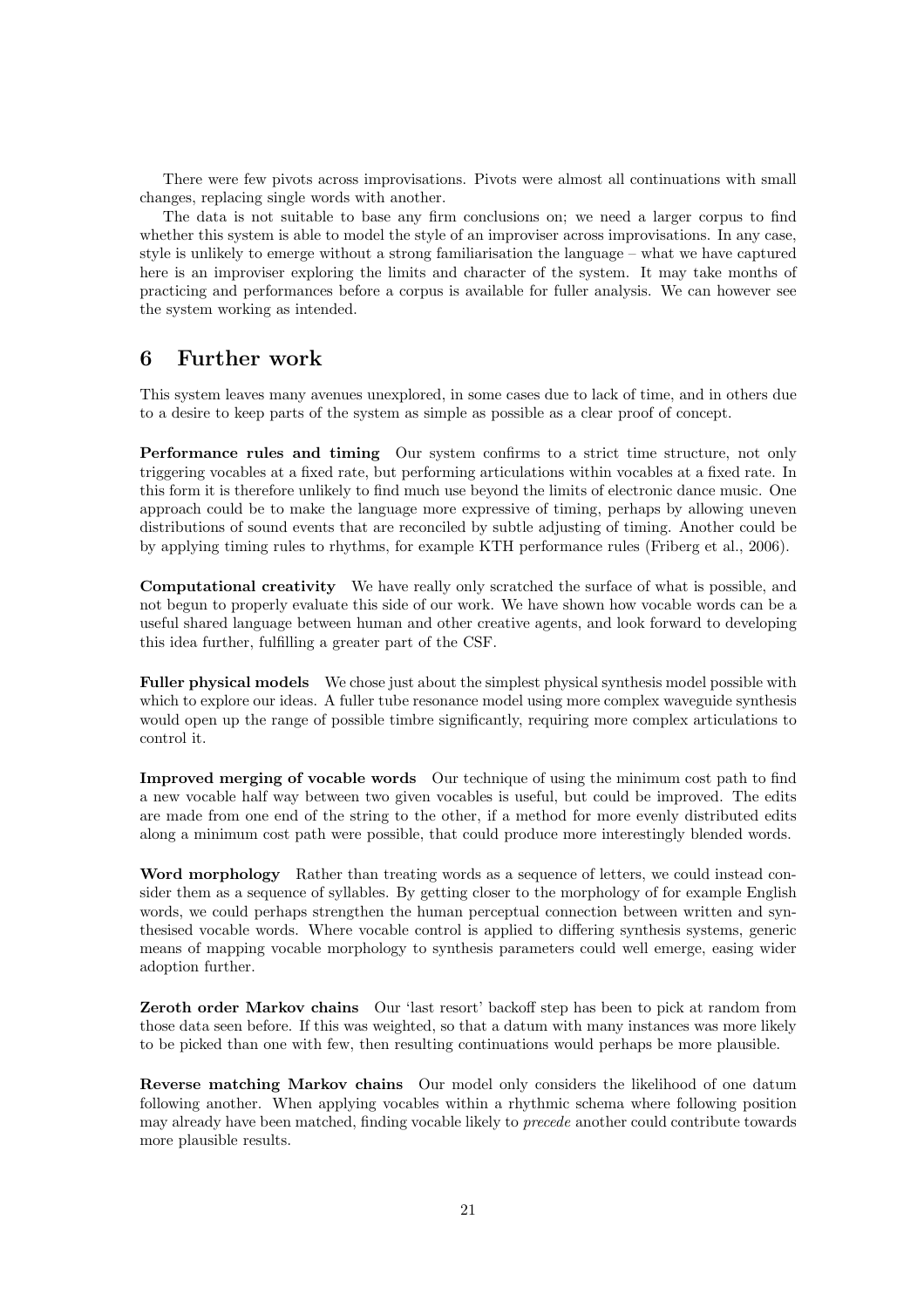Embedding in other systems Several live programmers have commented that they would like to see our language embedded in the languages they use. In its present form the system is simple enough to make this quite feasible, and could result in wider use. It could be particularly interesting to integrate our vocable synthesis into the Bol processor language environment.

Language The language could be more expressive if functional abstractions were possible, taking the language into the realm of live coding. How this could be done so that a software agent could make valued edits is an interesting question, requiring further research. There is also great scope in developing syntax for musical structure further.

# 7 Conclusion

We have demonstrated a method for controlling synthesis graphs with vocable words, and found this to be useful in producing music. We have further demonstrated how the resulting textual representation is open the analysis and generation of rhythms by software agents.

As we saw in the previous section, many doors have been thrown open to future work. We have a strong belief that vocable synthesis is a highly promising direction which could have applications throughout electronic music to aide the expressive specification and manipulation of complex sounds. We also feel our intuition that representing sounds as vocables could find use in the search for computational creativity has been supported by our work so far. We hope to properly investigate and test these feelings and beliefs further in future work.

For the short term though, we are pleased to have built a system suitable for using as part of group improvisation. It is our hope that this inspires greater focus on the word morphology in software based music, particularly in improvisatory live coding.

# A Interviews

A summary of each interview is shown together with a sample of their input. The interviews focussed on the vocable synthesis and not the rhythm generation, so all rhythms shown were typed by the interviewee.

Interviewee A would have preferred a wider range of timbre, and found consonants and vowels did not produce sounds that you might expect. He found it confusing that words could interfere with each other in synthesis, behaviour which I corrected before the later interviews. We then entered a long conversation about "abc", an interesting textual notation system for fiddle melody and useful reference for future work.

hello hell o ell ho oooooooooooooooo oooeeeooooeeeeoooo ooookkkkooookkkooo ooo ooo ooo oo ooo eee eee eee e kkk kkk kkk k oop eep uo uop pou eep pee uu ou \_ uo \_ aaaaaaaaa aaa\_\_\_aaa\_\_\_\_aa\_\_\_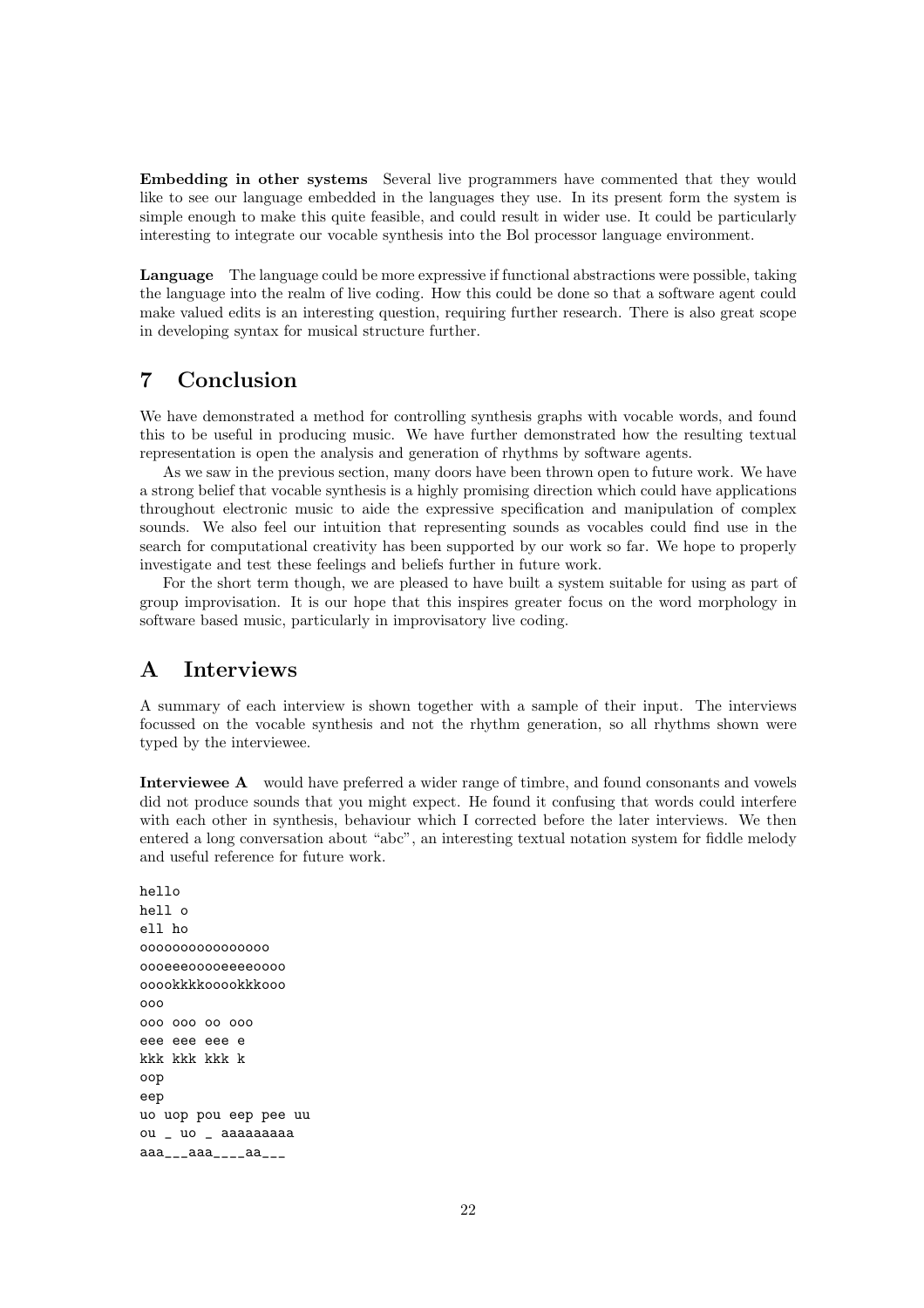zzz $\angle$ <sub>\_\_\_\_</sub> zzzzzzzzzzzzzzzzzzzzzzzzzzzzzzzz\_\_\_\_\_\_\_\_\_\_\_\_\_\_ zoopoopeeuup egbert\_\_begbert bip\_bop\_pop\_bob bip\_bop\_pop\_bob\_ bi\_bo\_po\_bo\_ bi\_bo\_po\_bo\_p\_ bi\_bo\_po\_bo\_ppppp\_ bi\_bo\_po\_bo\_ppoppp\_ bi\_bo\_po\_bo\_pop\_ oi\_oi oi\_oi oi\_oi oi\_oi oi\_\_oi\_\_oi\_\_oi oi\_\_oi--0 zero zero zoom \_\_\_ zoom zero \_\_\_ zeeero zeero zoom \_\_\_ zoom zero \_\_\_

Interviewee B found the system fun to play with, and very accessible. He felt that without a graphical representation of the rhythm, he had to use his imagination more. He admitted being a shy person, and self-conscious when typing 'silly' words. He started with typing onomatopoeic words, and while he found it slightly disappointing in the results he found this a good entry point for exploring the sounds the system could make, after which he understood the system enough to invent new, interesting sounding vocables.

```
pok pik pakpot pit
pkkk wiikk
pkpkpk _ gtgtgt eeek
schweeeeiiiuuuuu ploooooeeeeaaaalll
da ji pa xiao ji
{da _ ji _, pa _ xiao _, o cha _ p}
{zhuuu schweeeeuuuuiii, { p t j { y o } } }
{zhuuu schweeeeuuuuiii, { p t j { y o } } bo }
{zhuuu schweeeeuuuuiii, { p t j { y o } }, bo }
zhuuu schweeeeuuuuiii, { p t j { y o } }, bo
zhuuu schweeeeuuuuiii, { p t j { y o } }, bo ba pa
zhuuu schweeeeuuuuiii, { p t j { y o } }, bobdbd ba pa
zhuuu schweeeeuuuuiii, { p { y o } }, bobdbd ba pa
zhuuu schweeeeuuuuiii, \{ p _ _ _ \{ y \circ \} }, bobdbd ba pa
pik zhuuu schweeeeuuuuiii, { p _ _ _ { y o } }, bobdbd ba pa
schweeeeeeiiiiiii schwiiiieeeeuuuuuuuuoo
schweeeeeeiiiiiii schwiiiieeeeuuuuuuuu
schweeeeeeiiiiiii schwiiiiuuuuuuuu
schweeeeeeiiiiiiiiiiiiiiiiiiiiiiii schwiiiiuuuuuuuu
wiiiiiiiiiiiiii wooooooooooooooo
```
Interviewee C was more interested in representing particular rhythms than the previous interviewees. He managed to transcribe a rhythm quite quickly, although has to make conscious effort to get the various offsets right. He suggested perhaps extra key combinations or visual help could be included to help with aligning rhythmic parts. He also suggested the notation could be applied to visual as well as musical form.

{bar foo wii mii, moo} {tik tik tik tik, moo}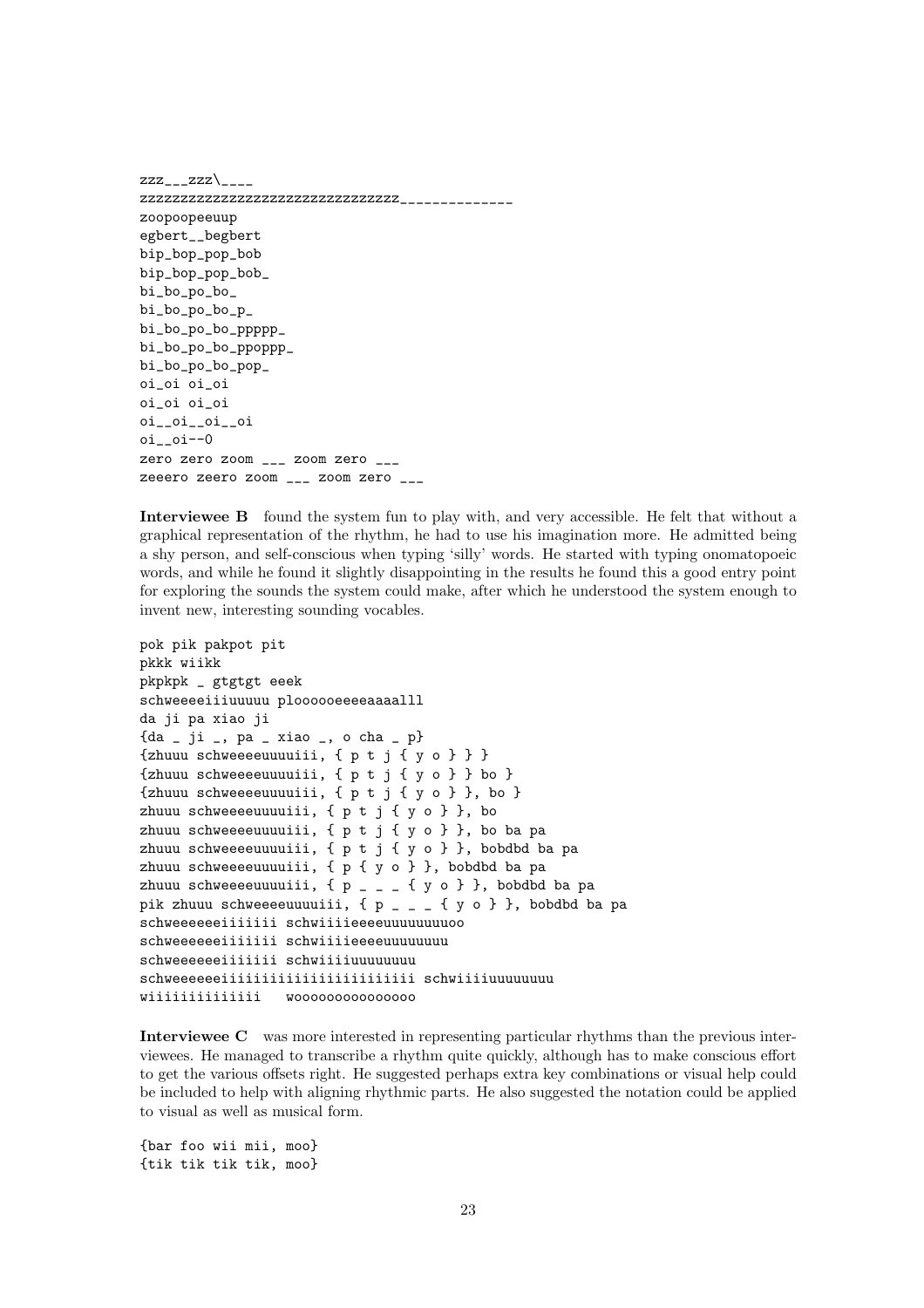```
{tik tik tik tik, moo _ moo _}
\{ tik  tik, moo  moo }
\{ tik  tik, moo  moo , wo}
\{- tik _ tik _ tik _ tik, moo _ moo _ moo _ moo _, wo}
\{- tik _ tik _ tik _ tik, moo _ _ _ moo _ moo _, wo}
\{- tik _ tik _ tik _ tik, moo _ _ _ moo _ moo _}
\{- tik _ tik _ _ _ tik, moo _ _ _ moo _ moo _}
{_ tik _ tik _ _ _ tik, moo _ _ _ moo _ moo _, b b b b b b b b}
\{- tik _ tik _ _ _ tik, moo _ _ _ moo _ moo _, pkpkppkpkpkpkpkppkkp}
{_ tik _ tik _ _ _ tik, moo _ _ _ moo _ moo _, a b c d e f g h}
\{\_ tik \_ tik \_ \_ \_ tik, moo \_ \_ \_ moo \_ moo \_, a b c d e f g h, wooooo
{_ tik _ tik _ _ _ tik, moo _ _ _ moo _ moo _, a b c d e f g h, wooooo oo, wii mii}
\{- tik \_ tik \_ \_ tik, moo \_ \_ \_ moo \_ moo moo, a b c d e f g h, wooo oooo, wii mii}
```
Interviewee D was able to install and run the software on his own computer, and returned the following thoughtful response by email.

It makes some really nuanced sounds that I would find it very hard to program a synth to do directly.

The sounds it makes often aren't what I imagined when typing a new word, but by playing with it interactively, adding pauses, etc. it's quite easy to map what you're hearing back to the words you typed, and then you can quickly learn to direct what it produces - interaction is very fundamental for it.

I really liked the line at a time interface that is ideal for experimenting, and understanding that mapping between input and sound. The simplicity means you don't end up with the aural equivalent of mixed-together brown plasticine, and clarifies the responsibilities of each word. I wonder how you could make the system more powerful for more intricate compositions while keeping the clarity?

I wanted to use capitals for accents, and punctuation for prosody It is exhilarating to type

 $[klntrx - pu po pi - y, (-ke), (t tt)]$ 

and get something sensible back! Going from a programming background where a single typo ruins the program to being able to freely make words up is quite liberating.

Interviewee E found trying to predict what sounds would be made was engaging. He was particularly interested in playing with the polymetric syntax, it was initially difficult to understand but learning how to control the time expansion was fun. He found the range of timbre fine to play with during this session but thought that it would become tiresome if used for a whole solo performance. However if it was part of a performance with other instruments it may work better – often in computer music broad ranges of sounds are used, so it could be nice to identify such a particular sound as this from a particular improvisor. He was was wondering if the synthesis could be more like 'human beat-boxing'. He was disappointed to not find a nice 'kick' sound, but did find other distinctive sounds that gave a sense of orientation within a looped rhythm. He enjoyed the immediacy of the commandline interface, sliders for letters within a GUI would have become tiresome.

# References

Allison, L. (1992). Lazy dynamic-programming can be eager. Information Processing Letters, 43(4):207–212.

Andrews, R. (2006). Real djs code live. http://wired.com/.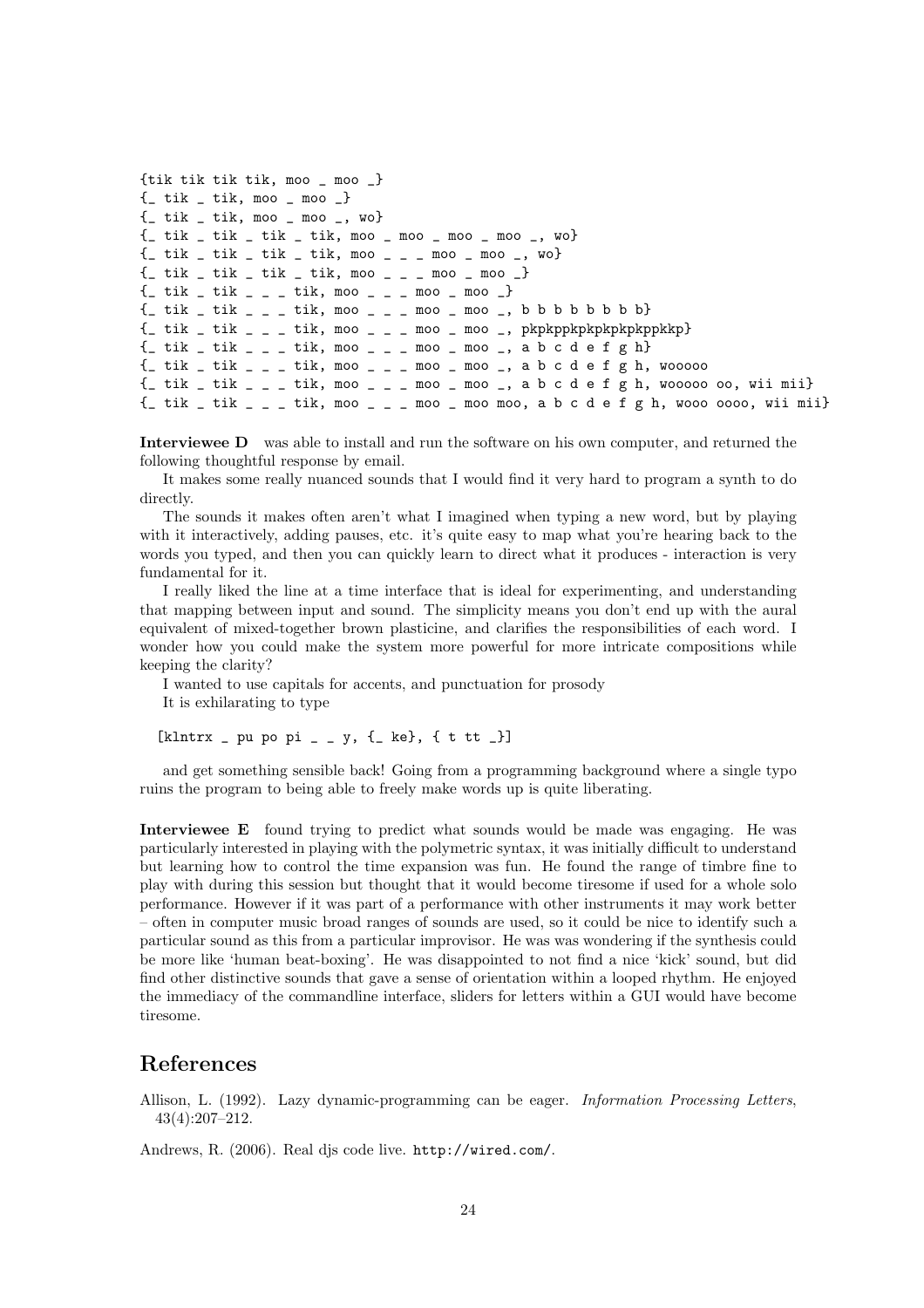Banks, J. (2004). Rorschach audio. Strange Attractor, 1(1):124–159.

- Bel, B. (2001). Rationalizing musical time: syntactic and symbolic-numeric approaches. In Barlow, C., editor, The Ratio Book, pages 86–101. Feedback Studio Cologne.
- Blackwell, A. and Collins, N. (2005). The programming language as a musical instrument. In Proceedings of PPIG05. University of Sussex.
- Boden, M. (1990). The Creative Mind. Abacus.
- Chambers, C. K. (1980). Non-lexical vocables in Scottish traditional music. PhD thesis, University of Edinburgh.
- Cobbing, B. (1970). Sonic Poems. Writers Forum.
- Collins, N. (2006). Towards Autonomous Agents for Live Computer Music: Realtime Machine Listening and Interactive Music Systems. PhD thesis, Centre for Science and Music, Faculty of Music, University of Cambridge.
- Collins, N., McLean, A., Rohrhuber, J., and Ward, A. (2003). Live coding techniques for laptop performance. Organised Sound, 8(3):321–330.
- Cook, P. (1999a). Music, Cognition and Computerized Sound, chapter Voice Physics and Neurology, pages 105–116. MIT Press.
- Cook, P. (1999b). *Music, Cognition and Computerized Sound*, chapter Articulation in Speech and Sound, pages 139–147. MIT Press.
- Cook, P. (2002). Real sound synthesis for interactive applications, chapter Strings and Bars, pages 97–107. A K Peters.
- Crossley, B. (2005). The Triumph of Kurt Schwitters. Armitt Trust.
- Damerau, F. J. (1964). A technique for computer detection and correction of spelling errors. Commun. ACM, 7(3):171–176.
- de Rijke, V., Ward, A., Stockhausen, K., Drever, J. L., and Abdullah, H. (2003). Quack project cd cover notes, http://quack-project.com/.
- Drape, R. (2007). Haskell supercollider, a tutorial. http://www.slavepianos.org/rd/sw/hsc3/.
- Elderfield, J. (1985). Kurt Schwitters. Thames and Hudson.
- Eno, B. (1996). Generative music. In Motion Magazine.
- Friberg, A., Bresin, R., and Sundberg, J. (2006). Overview of the kth rule system for musical performance. Advances in Cognitive Psychology, Special Issue on Music Performance, 2(2- 3):145–161.
- Hamming, R. (1950). Error Detecting and Error Correcting Codes. Bell System Techincal Journal, 29:147–160.
- Jaffe, D. A. and Smith, J. O. (1997). Extensions of the karplus-strong plucked string algorithm. Computer Music Journal, 7(2):1983.
- Jeffs, C. (2007). Cylob music system. http://durftal.com/cms/cylobmusicsystem.html.
- Jones, D. E. (1987). Compositional control of phonetic/nonphonetic perception. Perspectives of New Music, 25(1):138–155.
- Jones, D. E. (1990). Speech extrapolated. Perspectives of New Music, 28(1):112–142.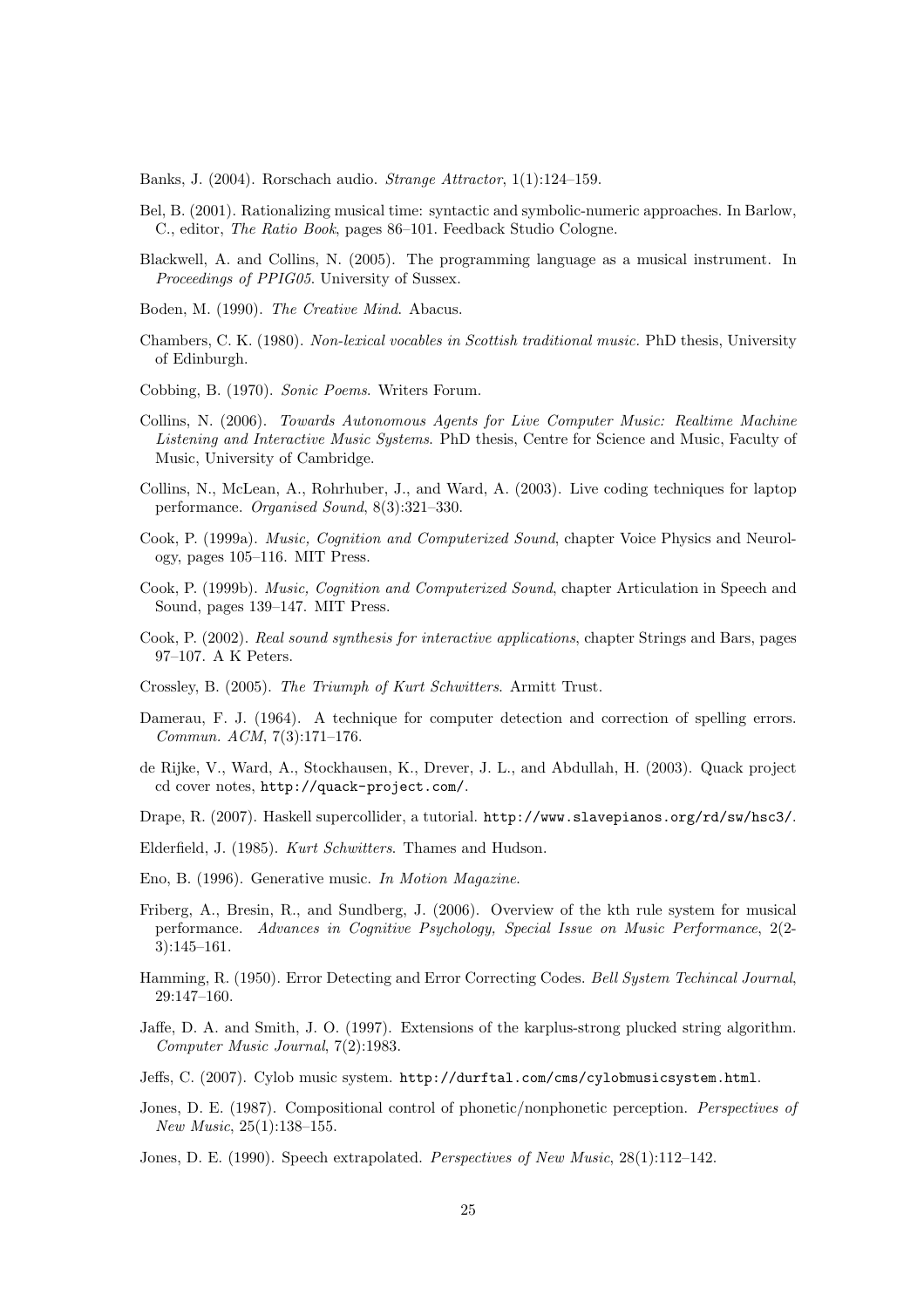- Jones, S. P., editor (2002). Haskell 98 Language and Libraries: The Revised Report. http: //haskell.org/.
- Karplus, K. and Strong, A. (1983). Digital synthesis of plucked string and drum timbres. Computer Music Journal, 7(2):43–55.
- Kippen, J. (1988). The Tabla of Lucknow A cultural analysis of a musical tradiation. Cambridge University Press.
- Leijen, D. and Meijer, H. (2001). Parsec: Direct style monadic parser combinators for the real world. Technical Report UU-CS-2001-35, Institute of Information and Computing Sciences, Utrecht University.
- Levenshtein, V. I. (1966). Binary codes capable of correcting deletions, insertions and reversals. Soviet Physics Doklady., 10(8):707–710.
- Liberman, A. M. and Mattingly, I. G. (1985). The motor theory of speech perception revised. *Cognition*,  $21(1):1-36$ .
- McCartney, J. (2002). Rethinking the computer music language: Supercollider. Computer Music Journal, 26(4):61–68.
- McCullough (1989). Concrete Poetry An Annotated International Bibliography, with an index of poets and poems. Whitston Publishing.
- Nettl, B. (2001). Improvisation (i). In Sadie, S., editor, Grove music online (accessed March 2007). Macmillan.
- Pearce, M. (2005). The Construction and Evaluation of Statistical Models of Melodic Structure in Music Perception and Composition. PhD thesis, Department of Computing, City University, London, UK.
- Pressing, J. (1984). Cognitive processes in improvisation. In Crozier and Chapman, editors, Cognitive Processes in the Perception of Art, pages 345–363. Elsevier Science Publishers.
- Pressing, J. (1987). Improvisation: methods and models. In Sloboda, J. A., editor, Generative Processes in Music, pages 129–178. Oxford University Press.
- Pressing, J. (1999). The referential dynamics of cognition and action. *Psychological Review*, 106(4):714–747.
- Putnam, L. (2006). Supercollider extensions formanttable. http://www.uweb.ucsb.edu/ ~ljputnam/sc3.html.
- Rodet, X., Potard, Y., and Barriere, J.-B. (1984). The chant project: From the synthesis of the singing voice to synthesis in general. Computer Music Journal, 8(3):pp. 15–31.

Schwitters, K. (1932). Ursonate. Merz, 24.

- Sorensen, A. and Brown, A. (2007). Aa-cell in practice: an approach to musical live coding. Proceedings of the International Computer Music Conference.
- Uehlecke, J. (2006). Tanz den maschinencode. Zeitwissen, page 96.
- Ward, A., Rohrhuber, J., Olofsson, F., Mclean, A., Griffiths, D., Collins, N., and Alexander, A. (2004). Live algorithm programming and a temporary organisation for its promotion. In README Reader, Proceedings of the README software art conference, Aarhus. Nordic Institute for Contemporary Art.
- Wiggins, G. A. (2006a). A preliminary framework for description, analysis and comparison of creative systems. Journal of Knowledge Based Systems.